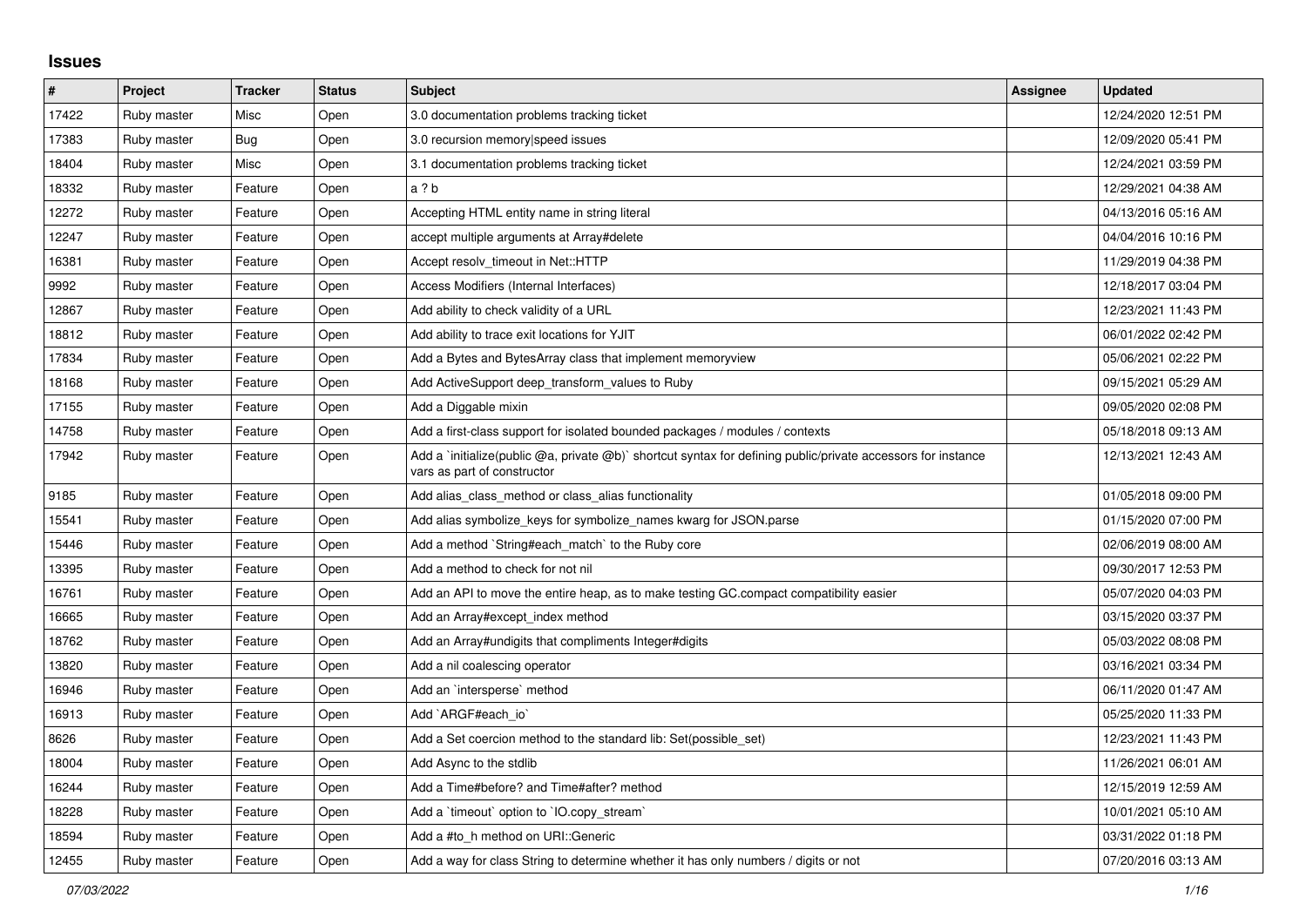| $\vert$ # | Project     | <b>Tracker</b> | <b>Status</b> | <b>Subject</b>                                                                             | <b>Assignee</b> | <b>Updated</b>      |
|-----------|-------------|----------------|---------------|--------------------------------------------------------------------------------------------|-----------------|---------------------|
| 16018     | Ruby master | Feature        | Open          | Add a way to deprecate methods                                                             |                 | 09/02/2019 06:24 AM |
| 15222     | Ruby master | Feature        | Open          | Add a way to distinguish between Struct classes with and without keyword initializer       |                 | 10/11/2018 01:16 PM |
| 16150     | Ruby master | Feature        | Open          | Add a way to request a frozen string from to_s                                             |                 | 06/03/2022 04:42 PM |
| 11148     | Ruby master | Feature        | Open          | Add a way to require files, but not raise an exception when the file isn't found           |                 | 05/13/2015 05:57 PM |
| 18593     | Ruby master | Feature        | Open          | Add back URI.escape                                                                        |                 | 02/18/2022 07:45 PM |
| 12802     | Ruby master | Feature        | Open          | Add BLAKE2 support to Digest                                                               |                 | 09/02/2019 05:58 AM |
| 16282     | Ruby master | Feature        | Open          | Add "call data" wrapper IMEMO object so inline cache can be updated                        |                 | 10/29/2019 12:13 AM |
| 11373     | Ruby master | Feature        | Open          | Add command line option to query valid values for --dump                                   |                 | 07/27/2021 11:09 AM |
| 13263     | Ruby master | Feature        | Open          | Add companion integer nth-root method to recent Integer#isqrt                              |                 | 04/05/2017 12:49 AM |
| 15393     | Ruby master | Feature        | Open          | Add compilation flags to freeze Array and Hash literals                                    |                 | 01/15/2019 12:15 AM |
| 17496     | Ruby master | Feature        | Open          | Add constant Math::TAU                                                                     |                 | 01/13/2021 05:47 AM |
| 18146     | Ruby master | Feature        | Open          | Add `delete_prefix` and `delete_suffix` to `Pathname`                                      |                 | 09/03/2021 04:59 AM |
| 14618     | Ruby master | Feature        | Open          | Add display width method to String for CLI                                                 |                 | 03/21/2018 04:00 AM |
| 14768     | Ruby master | Misc           | Open          | Add documentation for    and &&                                                            |                 | 05/17/2018 09:45 AM |
| 15514     | Ruby master | Misc           | Open          | Add documentation for implicit array decomposition                                         |                 | 01/10/2019 04:43 PM |
| 15590     | Ruby master | Feature        | Open          | Add dups to Array to find duplicates                                                       |                 | 02/08/2019 10:00 AM |
| 11577     | Ruby master | Feature        | Open          | Add encodeURIComponent compatible API for URI                                              |                 | 10/09/2015 01:40 PM |
| 14077     | Ruby master | Feature        | Open          | Add Encoding::FILESYSTEM and Encoding::LOCALE constants                                    |                 | 11/03/2017 09:31 PM |
| 14399     | Ruby master | Feature        | Open          | Add Enumerable#product                                                                     |                 | 08/11/2019 09:34 PM |
| 14593     | Ruby master | Feature        | Open          | Add `Enumerator#concat`                                                                    |                 | 03/08/2018 09:15 PM |
| 16833     | Ruby master | Feature        | Open          | Add Enumerator#empty?                                                                      |                 | 05/06/2020 07:55 PM |
| 18438     | Ruby master | Feature        | Open          | Add `Exception#additional_message` to show additional error information                    |                 | 02/07/2022 02:55 AM |
| 14092     | Ruby master | Feature        | Open          | Add extension key argument to Tempfile                                                     |                 | 11/08/2017 06:47 PM |
| 18248     | Ruby master | Misc           | Open          | Add Feature Triaging Guide                                                                 |                 | 10/12/2021 03:21 PM |
| 13893     | Ruby master | Feature        | Open          | Add Fiber#[] and Fiber#[]= and restore Thread#[] and Thread#[]= to their original behavior |                 | 08/14/2020 01:48 AM |
| 11583     | Ruby master | Feature        | Open          | Add File#unlink                                                                            |                 | 10/12/2015 05:40 AM |
| 17165     | Ruby master | Feature        | Open          | Add `filter` and `flatten` keywords to `Enumerable#map`                                    |                 | 09/13/2020 09:41 AM |
| 16929     | Ruby master | Feature        | Open          | Add GC.start(compact: true)                                                                |                 | 06/01/2020 03:42 PM |
| 13924     | Ruby master | Feature        | Open          | Add headings/hints to RubyVM::InstructionSequence#disasm                                   |                 | 09/20/2017 01:40 PM |
| 9556      | Ruby master | Feature        | Open          | Add HTTP#get block functionality to HTTP.get                                               |                 | 02/23/2014 05:53 AM |
| 15202     | Ruby master | Misc           | Open          | Adding Coverity Scan to CI to see the result casually                                      |                 | 10/25/2018 10:50 AM |
| 14404     | Ruby master | Feature        | Open          | Adding writev support to IO#write_nonblock                                                 |                 | 01/29/2018 12:29 AM |
| 18835     | Ruby master | Feature        | Open          | Add InstructionSequence#type method                                                        |                 | 06/16/2022 10:30 PM |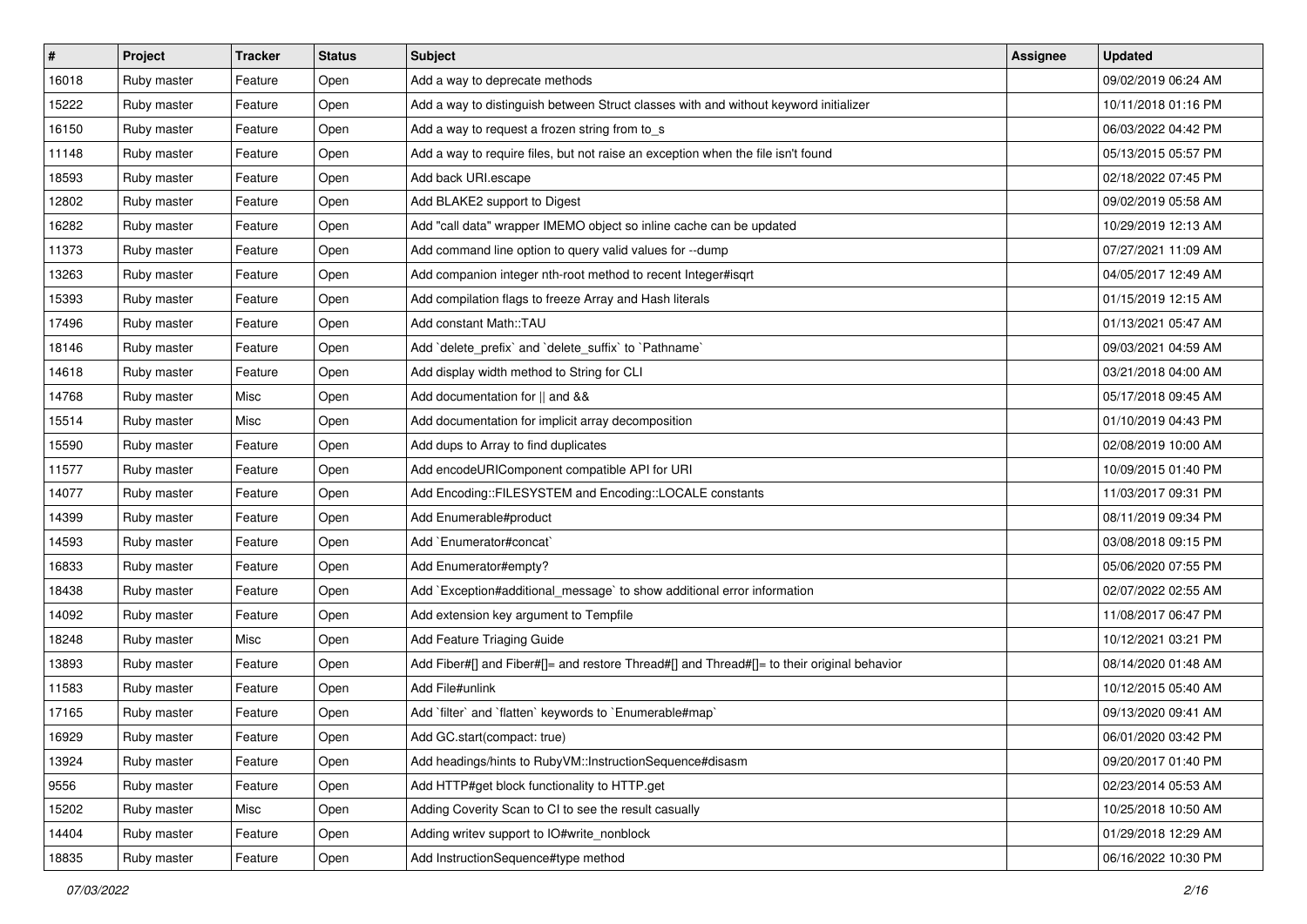| $\vert$ # | Project     | <b>Tracker</b> | <b>Status</b> | Subject                                                                                                                                | Assignee | <b>Updated</b>      |
|-----------|-------------|----------------|---------------|----------------------------------------------------------------------------------------------------------------------------------------|----------|---------------------|
| 16245     | Ruby master | Feature        | Open          | Add interfaces to count and measure size all IMEMO objects                                                                             |          | 10/17/2019 09:16 PM |
| 16757     | Ruby master | Feature        | Open          | Add intersection to Range                                                                                                              |          | 01/22/2022 07:26 AM |
| 17833     | Ruby master | Feature        | Open          | add IO.readinto(b) where b is a bytes like object that is you can get a memoryview from                                                |          | 06/30/2021 02:36 PM |
| 17326     | Ruby master | Feature        | Open          | Add Kernel#must! to the standard library                                                                                               |          | 06/22/2022 04:10 PM |
| 11597     | Ruby master | Feature        | Open          | Add Linux-specific setfsuid(2)/setfsgid(2)                                                                                             |          | 10/15/2015 10:08 PM |
| 16231     | Ruby master | Feature        | Open          | Add #location to Net::HTTPResponse                                                                                                     |          | 10/06/2019 11:14 PM |
| 14122     | Ruby master | Feature        | Open          | Add LogicError                                                                                                                         |          | 06/17/2019 11:47 PM |
| 18179     | Ruby master | Feature        | Open          | Add Math methods to Numeric                                                                                                            |          | 03/24/2022 02:54 PM |
| 16899     | Ruby master | Feature        | Open          | Add method `Array#both_end`                                                                                                            |          | 05/18/2020 01:44 AM |
| 8994      | Ruby master | Feature        | Open          | add methods for Float to get if an NaN is quiet or not, also add class methods for Float to "generate" an<br>quiet NaN and an loud NaN |          | 10/21/2019 10:38 PM |
| 15571     | Ruby master | Feature        | Open          | Add methods: iroot, root, and roots                                                                                                    |          | 01/30/2019 06:17 PM |
| 14771     | Ruby master | Feature        | Open          | Add method to create DNS resource from data string                                                                                     |          | 05/17/2018 10:43 PM |
| 9779      | Ruby master | Feature        | Open          | Add Module#descendents                                                                                                                 |          | 01/05/2018 09:00 PM |
| 17753     | Ruby master | Feature        | Open          | Add Module#namespace                                                                                                                   |          | 07/02/2022 05:01 AM |
| 8275      | Ruby master | Feature        | Open          | Add Module#public const get                                                                                                            |          | 12/23/2021 11:43 PM |
| 18418     | Ruby master | Feature        | Open          | Add Net::HTTP#security_level=                                                                                                          |          | 12/19/2021 11:58 AM |
| 18675     | Ruby master | Feature        | Open          | Add new exception class for resolv timeouts                                                                                            |          | 04/01/2022 11:22 PM |
| 17406     | Ruby master | Feature        | Open          | Add `NoMatchingPatternError#depth`                                                                                                     |          | 12/19/2020 03:18 PM |
| 18809     | Ruby master | Feature        | Open          | Add Numeric#ceildiv                                                                                                                    |          | 06/21/2022 06:21 PM |
| 9585      | Ruby master | Feature        | Open          | Add Object#in? to make ruby easier to read                                                                                             |          | 03/15/2014 04:49 PM |
| 8751      | Ruby master | Feature        | Open          | Add offsets to method#source_location                                                                                                  |          | 12/23/2021 11:43 PM |
| 13765     | Ruby master | Feature        | Open          | Add Proc#bind                                                                                                                          |          | 07/26/2017 01:31 PM |
| 18774     | Ruby master | Feature        | Open          | Add Queue#pop(timeout:)                                                                                                                |          | 05/20/2022 12:27 AM |
| 18131     | Ruby master | <b>Bug</b>     | Open          | addr2line.c: Some inlined functions mistakenly shown                                                                                   |          | 08/24/2021 07:59 PM |
| 13933     | Ruby master | Feature        | Open          | Add Range#empty?                                                                                                                       |          | 10/25/2017 09:19 AM |
| 11917     | Ruby master | Feature        | Open          | Add Range#length as an alias for size                                                                                                  |          | 01/30/2016 07:01 AM |
| 14777     | Ruby master | Feature        | Open          | Add Range#offset?                                                                                                                      |          | 05/19/2018 03:50 PM |
| 18515     | Ruby master | Feature        | Open          | Add Range#reverse_each implementation for performance                                                                                  |          | 01/31/2022 02:23 AM |
| 15217     | Ruby master | Feature        | Open          | Add Resolv.current resolver                                                                                                            |          | 10/08/2018 11:18 PM |
| 17134     | Ruby master | Feature        | Open          | Add resolv timeout to TCPSocket                                                                                                        |          | 12/10/2020 09:09 AM |
| 13639     | Ruby master | Feature        | Open          | Add "RTMIN" and "RTMAX" to Signal.list                                                                                                 |          | 08/31/2017 09:06 AM |
| 14833     | Ruby master | Feature        | Open          | Add RubyVM::AST::Node#pretty_print                                                                                                     |          | 06/07/2018 02:56 PM |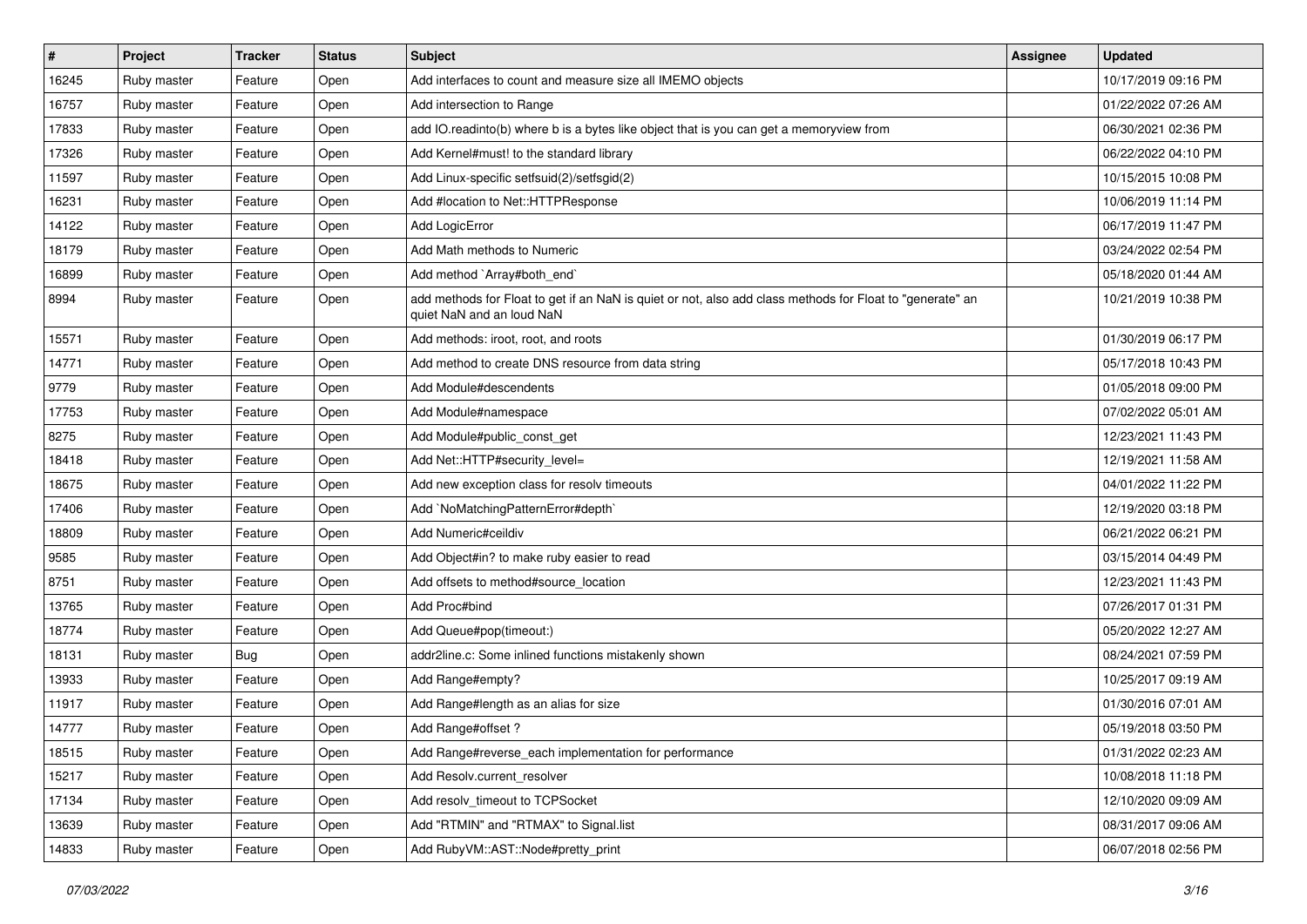| #     | Project     | <b>Tracker</b> | <b>Status</b> | <b>Subject</b>                                                                                    | <b>Assignee</b> | <b>Updated</b>      |
|-------|-------------|----------------|---------------|---------------------------------------------------------------------------------------------------|-----------------|---------------------|
| 17375 | Ruby master | Feature        | Open          | Add scheduler callbacks for transferring fibers                                                   |                 | 12/07/2020 11:31 PM |
| 17208 | Ruby master | Feature        | Open          | Add `Set#compact` and `Set#compact!` methods                                                      |                 | 11/05/2020 10:44 AM |
| 17325 | Ruby master | Feature        | Open          | Adds Fiber#cancel, which forces a Fiber to break/return                                           |                 | 11/19/2020 12:34 AM |
| 14114 | Ruby master | Feature        | Open          | Add #step for Array, Enumerable, Enumerator                                                       |                 | 06/24/2019 05:00 PM |
| 14033 | Ruby master | Feature        | Open          | Add String#append                                                                                 |                 | 08/08/2018 03:01 AM |
| 14919 | Ruby master | Feature        | Open          | Add String#byteinsert                                                                             |                 | 07/18/2018 01:29 PM |
| 13626 | Ruby master | Feature        | Open          | Add String#byteslice!                                                                             |                 | 07/03/2018 11:07 PM |
| 10869 | Ruby master | Feature        | Open          | Add support for option to pre-compile Ruby files                                                  |                 | 02/23/2015 11:08 AM |
| 15560 | Ruby master | Feature        | Open          | Add support for read/write offsets.                                                               |                 | 01/26/2019 11:03 AM |
| 12115 | Ruby master | Feature        | Open          | Add Symbol#call to allow to_proc shorthand with arguments                                         |                 | 11/16/2018 09:49 AM |
| 5478  | Ruby master | Feature        | Open          | Add syntax to import Set into core                                                                |                 | 09/02/2020 12:24 PM |
| 16425 | Ruby master | Feature        | Open          | Add Thread#dig                                                                                    |                 | 12/17/2019 12:15 AM |
| 8640  | Ruby master | Feature        | Open          | Add Time#elapsed to return nanoseconds since creation                                             |                 | 12/23/2021 11:43 PM |
| 10829 | Ruby master | Feature        | Open          | Add to_proc method to the Array class                                                             |                 | 12/23/2021 11:43 PM |
| 16137 | Ruby master | Feature        | Open          | Add === to UnboundMethod                                                                          |                 | 09/07/2019 11:05 AM |
| 8967  | Ruby master | Feature        | Open          | add uninclude and unextend method                                                                 |                 | 09/30/2013 02:18 PM |
| 9887  | Ruby master | Feature        | Open          | Add uninclude please                                                                              |                 | 05/31/2014 01:33 PM |
| 9929  | Ruby master | Feature        | Open          | add with_default method to Hash                                                                   |                 | 06/11/2014 12:08 AM |
| 15456 | Ruby master | Feature        | Open          | Adopt some kind of consistent versioning mechanism                                                |                 | 02/07/2019 06:26 PM |
| 11660 | Ruby master | Feature        | Open          | a falsy value (similar to js undefined) that facilitates forwarding of default arguments          |                 | 11/05/2019 07:33 PM |
| 15036 | Ruby master | Feature        | Open          | after upgrade when run apt upgrade metasploit                                                     |                 | 12/23/2021 11:43 PM |
| 15804 | Ruby master | Feature        | Open          | A generic method to resolve the indexing on a sequence                                            |                 | 04/28/2019 12:54 PM |
| 11514 | Ruby master | <b>Bug</b>     | Open          | AIX6.1 - Ruby 2.2.3 - Segmentation fault in : byteslice                                           |                 | 09/18/2015 07:39 AM |
| 16781 | Ruby master | Feature        | Open          | alias :fold :reduce                                                                               |                 | 05/16/2020 08:28 AM |
| 12145 | Ruby master | Feature        | Open          | Aliashood between 'size' and 'length' is not consistent                                           |                 | 06/27/2019 10:02 PM |
| 17773 | Ruby master | Feature        | Open          | Alias `Numeric#zero?` and `Float#zero?` as `Numeric#empty?` and `Float#empty?`                    |                 | 04/02/2021 03:39 PM |
| 9784  | Ruby master | Feature        | Open          | Alias URI#merge to URI#join                                                                       |                 | 04/29/2014 05:42 AM |
| 17356 | Ruby master | Feature        | Open          | Alignment of memory allocated through Fiddle struct's malloc                                      |                 | 12/02/2020 11:06 AM |
| 18559 | Ruby master | Feature        | Open          | Allocation tracing: Objects created by the parser are attributed to Kernel.require                |                 | 06/28/2022 12:21 PM |
| 13890 | Ruby master | Feature        | Open          | Allow a regexp as an argument to 'count', to count more interesting things than single characters |                 | 12/30/2017 04:37 AM |
| 14463 | Ruby master | Feature        | Open          | Allow comments to precede dots in member expressions                                              |                 | 12/23/2021 11:43 PM |
| 12968 | Ruby master | Feature        | Open          | Allow default value via block for Integer(), Float() and Rational()                               |                 | 06/28/2017 05:53 PM |
| 16739 | Ruby master | Feature        | Open          | Allow Hash#keys and Hash#values to accept a block for filtering output                            |                 | 07/10/2020 04:09 PM |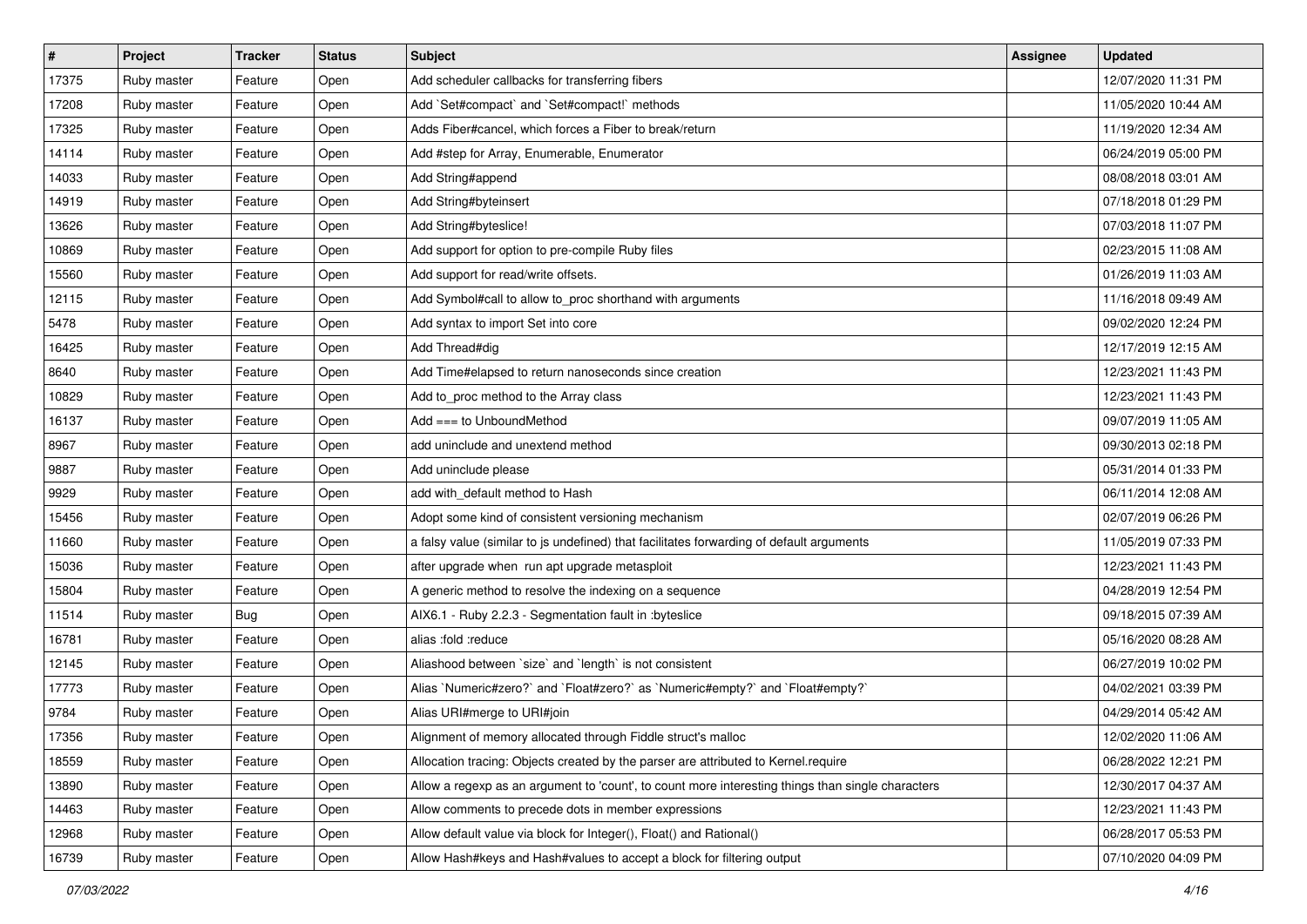| #     | Project     | <b>Tracker</b> | <b>Status</b> | <b>Subject</b>                                                                                                          | Assignee | <b>Updated</b>      |
|-------|-------------|----------------|---------------|-------------------------------------------------------------------------------------------------------------------------|----------|---------------------|
| 12023 | Ruby master | Feature        | Open          | Allow ivars to be used as method arguments                                                                              |          | 01/27/2016 09:58 AM |
| 15419 | Ruby master | Feature        | Open          | Allow Kernel#tap to be invoked with arguments like Kernel#send                                                          |          | 12/23/2021 11:43 PM |
| 18690 | Ruby master | Feature        | Open          | Allow `Kernel#then` to take arguments                                                                                   |          | 05/10/2022 06:16 PM |
| 10528 | Ruby master | Feature        | Open          | Allow line breaks instead of commas in arrays, hashes, argument lists, etc.                                             |          | 12/23/2021 11:43 PM |
| 12057 | Ruby master | Feature        | Open          | Allow methods with 'yield' to be called without a block                                                                 |          | 12/23/2021 11:43 PM |
| 16037 | Ruby master | Feature        | Open          | Allow multiple single/double-splatted variables in `in` pattern matching and introduce non-greedy-splatted<br>variables |          | 08/04/2019 04:47 AM |
| 18617 | Ruby master | Feature        | Open          | Allow multiples keys in Hash#[] acting like Hash#dig                                                                    |          | 03/10/2022 01:36 PM |
| 8046  | Ruby master | Feature        | Open          | allow Object#extend to take a block                                                                                     |          | 12/25/2017 06:15 PM |
| 12969 | Ruby master | Feature        | Open          | Allow optional parameter in String#strip and related                                                                    |          | 01/20/2017 08:19 AM |
| 16667 | Ruby master | Feature        | Open          | Allow parameters to Symbol#to_proc and Method#to_proc                                                                   |          | 03/03/2020 03:40 PM |
| 16336 | Ruby master | Feature        | Open          | Allow private constants to be accessed with absolute references                                                         |          | 11/14/2019 06:21 PM |
| 10863 | Ruby master | Feature        | Open          | allow protected class methods to be callable from instance methods                                                      |          | 04/01/2015 06:11 PM |
| 8291  | Ruby master | Feature        | Open          | Allow retrieving the root Fiber of a Thread                                                                             |          | 12/23/2021 11:43 PM |
| 8921  | Ruby master | Feature        | Open          | Allow select, reject, etc to accept a regex                                                                             |          | 04/04/2020 05:57 AM |
| 15927 | Ruby master | Feature        | Open          | Allow string keys to be used for String#% and sprintf methods                                                           |          | 06/17/2019 07:13 AM |
| 9095  | Ruby master | Feature        | Open          | Allow `Symbol#to_proc` to take arguments                                                                                |          | 11/10/2013 04:25 AM |
| 18603 | Ruby master | Feature        | Open          | Allow syntax like obj.method(arg)=value                                                                                 |          | 02/27/2022 05:04 PM |
| 18683 | Ruby master | Feature        | Open          | Allow to create hashes with a specific capacity.                                                                        |          | 04/22/2022 02:34 PM |
| 16688 | Ruby master | Feature        | Open          | Allow #to_path object as argument to system()                                                                           |          | 04/13/2020 05:37 PM |
| 16296 | Ruby master | Feature        | Open          | Alternative behavior for `` in method body if `` is not in method definition                                            |          | 11/10/2019 10:20 AM |
| 14278 | Ruby master | Feature        | Open          | Ambiguous Exception for OpenSSL::HMAC.digest                                                                            |          | 06/20/2019 11:36 PM |
| 7250  | Ruby master | Feature        | Open          | A mechanism to include at once both instance-level and class-level methods from a module                                |          | 12/25/2017 06:15 PM |
| 17718 | Ruby master | Feature        | Open          | a method paramaters object that can be pattern matched against                                                          |          | 03/24/2021 01:29 PM |
| 8827  | Ruby master | Feature        | Open          | A method that flips the receiver and the first argument                                                                 |          | 08/29/2013 05:59 AM |
| 10183 | Ruby master | Feature        | Open          | An alternative name for method `class`                                                                                  |          | 10/31/2017 11:42 AM |
| 12083 | Ruby master | Feature        | Open          | \$_ and \$~ by Binding#local_variable_{get,set}                                                                         |          | 02/18/2016 04:35 AM |
| 15557 | Ruby master | Feature        | Open          | A new class that stores a condition and the previous receiver                                                           |          | 01/27/2019 05:22 AM |
| 18137 | Ruby master | Feature        | Open          | A new method to check Proc is isolated or not                                                                           |          | 10/27/2021 07:30 AM |
| 12901 | Ruby master | Feature        | Open          | Anonymous functions without scope lookup overhead                                                                       |          | 01/01/2022 12:30 PM |
| 12262 | Ruby master | Feature        | Open          | Anti-loop                                                                                                               |          | 04/09/2016 05:30 AM |
| 18396 | Ruby master | <b>Bug</b>     | Open          | An unexpected "hash value omission" syntax error when without parentheses call expr follows                             |          | 03/29/2022 09:58 PM |
| 14967 | Ruby master | Feature        | Open          | Any type                                                                                                                |          | 08/11/2019 07:43 PM |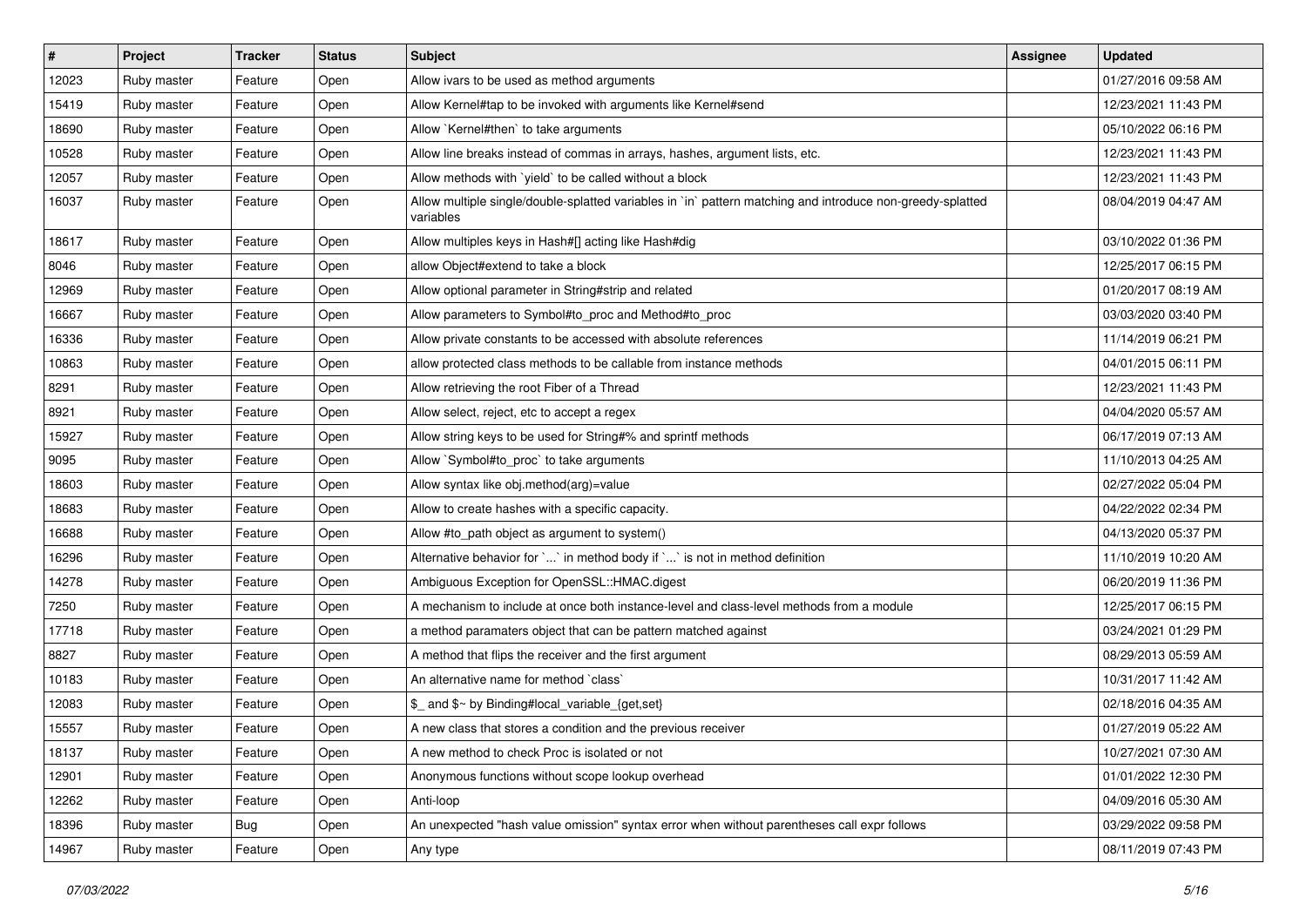| $\vert$ # | Project     | <b>Tracker</b> | <b>Status</b> | <b>Subject</b>                                                                                                                                                                             | Assignee | <b>Updated</b>      |
|-----------|-------------|----------------|---------------|--------------------------------------------------------------------------------------------------------------------------------------------------------------------------------------------|----------|---------------------|
| 15627     | Ruby master | Feature        | Open          | Appearance of custom singleton classes                                                                                                                                                     |          | 06/15/2020 10:37 PM |
| 10425     | Ruby master | Feature        | Open          | A predicate method to tell if a number is near another                                                                                                                                     |          | 10/26/2014 01:47 AM |
| 10426     | Ruby master | Feature        | Open          | A predicate to express congruence                                                                                                                                                          |          | 11/14/2014 02:11 AM |
| 13860     | Ruby master | Feature        | Open          | A proposal for a new, simpler class-method addition to Time - for the time being calling it Time.date() but<br>another name is fine; and the ability to omit '%' tokens as arguments to it |          | 02/21/2018 12:57 PM |
| 12378     | Ruby master | Feature        | Open          | arbitrary size Random.new seed                                                                                                                                                             |          | 05/13/2016 04:44 PM |
| 17399     | Ruby master | Misc           | Open          | Are endless methods experimental?                                                                                                                                                          |          | 12/22/2020 07:05 PM |
| 18892     | Ruby master | Bug            | Open          | ARGF.lineno starts from 2 when the file has shebang                                                                                                                                        |          | 07/02/2022 06:11 AM |
| 12992     | Ruby master | Feature        | Open          | ArgumentError if hostname is missing                                                                                                                                                       |          | 07/27/2021 11:40 AM |
| 12482     | Ruby master | Feature        | Open          | ArgumentError.new(nil) should give a better description                                                                                                                                    |          | 06/16/2016 04:18 AM |
| 14111     | Ruby master | Feature        | Open          | ArgumentError00000000000000000000000000                                                                                                                                                    |          | 06/13/2019 05:41 AM |
| 18402     | Ruby master | Feature        | Open          | Argument Labels                                                                                                                                                                            |          | 01/31/2022 06:14 PM |
| 16039     | Ruby master | Feature        | Open          | Array#contains? to check if one array contains another array                                                                                                                               |          | 12/19/2019 06:47 AM |
| 16146     | Ruby master | Feature        | Open          | Array .difference allow custom comparison                                                                                                                                                  |          | 11/11/2019 08:34 PM |
| 16118     | Ruby master | Feature        | Open          | Array .difference allow custom comparison                                                                                                                                                  |          | 12/23/2021 11:44 PM |
| 14585     | Ruby master | Feature        | Open          | Array#each pair                                                                                                                                                                            |          | 03/11/2018 11:38 PM |
| 16928     | Ruby master | Feature        | Open          | Array#include_all? & Array#include_any?                                                                                                                                                    |          | 06/01/2020 09:27 PM |
| 17056     | Ruby master | Feature        | Open          | Array#index: Allow specifying the position to start search as in String#index                                                                                                              |          | 09/25/2020 01:41 PM |
| 10729     | Ruby master | Feature        | Open          | Array method to subtract in place                                                                                                                                                          |          | 01/11/2015 02:29 PM |
| 12059     | Ruby master | Feature        | Open          | `Array#single?`, `Hash#single?`                                                                                                                                                            |          | 02/10/2016 04:02 AM |
| 16678     | Ruby master | Misc           | Open          | Array#values_at has unintuitive behavior when supplied a range starting with negative index                                                                                                |          | 03/09/2020 02:06 PM |
| 8970      | Ruby master | Feature        | Open          | Array.zip and Array.product                                                                                                                                                                |          | 09/12/2019 03:40 AM |
| 17856     | Ruby master | Feature        | Open          | ary.member? is slower than ary.include?                                                                                                                                                    |          | 05/11/2021 10:12 AM |
| 13164     | Ruby master | <b>Bug</b>     | Open          | A second `SystemStackError` exception results in `Segmentation fault (core dumped)`                                                                                                        |          | 04/14/2017 01:05 PM |
| 11475     | Ruby master | Feature        | Open          | <b>AST</b> transforms                                                                                                                                                                      |          | 08/21/2015 11:14 AM |
| 9402      | Ruby master | Feature        | Open          | A syntax to specify the default value of a hash                                                                                                                                            |          | 12/23/2021 11:43 PM |
| 8259      | Ruby master | Feature        | Open          | Atomic attributes accessors                                                                                                                                                                |          | 12/23/2021 11:43 PM |
| 8635      | Ruby master | Feature        | Open          | attr_accessor with default block                                                                                                                                                           |          | 12/23/2021 11:43 PM |
| 16817     | Ruby master | Feature        | Open          | attr_predicate or attr_query or attr_something for ? methods                                                                                                                               |          | 12/23/2021 11:44 PM |
| 18070     | Ruby master | Feature        | Open          | `attr` should be removed                                                                                                                                                                   |          | 08/09/2021 05:51 PM |
| 11415     | Ruby master | Feature        | Open          | autoload with a Proc                                                                                                                                                                       |          | 10/21/2015 08:38 PM |
| 15458     | Ruby master | Feature        | Open          | Automatic Exception#cause print in IRB                                                                                                                                                     |          | 12/23/2021 11:44 PM |
| 16005     | Ruby master | Feature        | Open          | A variation of Time.iso8601 that can parse yyyy-MM-dd HH:mm:ss                                                                                                                             |          | 06/16/2022 01:08 AM |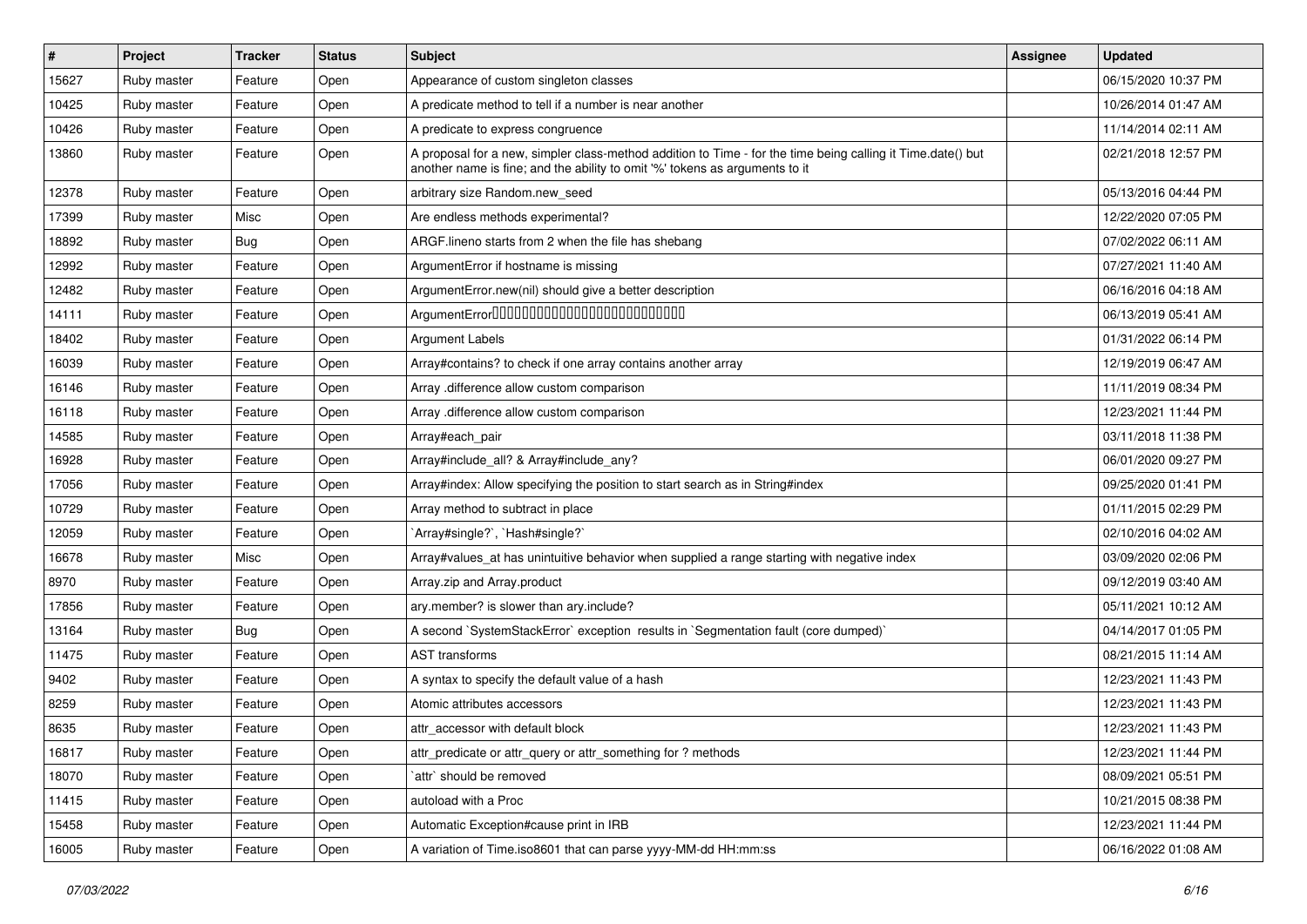| $\pmb{\#}$ | Project     | <b>Tracker</b> | <b>Status</b> | <b>Subject</b>                                                                                                                 | Assignee | <b>Updated</b>      |
|------------|-------------|----------------|---------------|--------------------------------------------------------------------------------------------------------------------------------|----------|---------------------|
| 8184       | Ruby master | Feature        | Open          | Avoid the creation of meaningless ranges (nil, false, true)                                                                    |          | 03/29/2013 11:16 PM |
| 13006      | Ruby master | Feature        | Open          | backtrace of thread killer                                                                                                     |          | 12/06/2016 01:11 AM |
| 10634      | Ruby master | Feature        | Open          | Baselining with Benchmark                                                                                                      |          | 12/23/2021 11:43 PM |
| 16671      | Ruby master | Misc           | Open          | <b>BASERUBY</b> version policy                                                                                                 |          | 03/05/2020 01:11 AM |
| 9832       | Ruby master | Misc           | Open          | better concurrency in threads                                                                                                  |          | 05/12/2014 12:33 PM |
| 12790      | Ruby master | Feature        | Open          | Better inspect for stdlib classes                                                                                              |          | 02/27/2017 08:36 PM |
| 8570       | Ruby master | Feature        | Open          | Better mechanisms to safely load classes concurrently                                                                          |          | 12/23/2021 11:43 PM |
| 13434      | Ruby master | Feature        | Open          | better method definition in C API                                                                                              |          | 07/13/2017 07:41 AM |
| 13048      | Ruby master | Feature        | Open          | Better way to do Regexp.new(Regexp.escape("some string"))                                                                      |          | 01/20/2017 04:01 AM |
| 18831      | Ruby master | Feature        | Open          | Block argument to `yield`                                                                                                      |          | 06/18/2022 03:12 AM |
| 11129      | Ruby master | Feature        | Open          | block-level hash destructuring only works for the last argument                                                                |          | 07/07/2019 05:11 AM |
| 13333      | Ruby master | Feature        | Open          | block to yield                                                                                                                 |          | 05/19/2017 09:01 AM |
| 10327      | Ruby master | Feature        | Open          | Bool/False/True module for '==='                                                                                               |          | 10/15/2014 02:42 PM |
| 17878      | Ruby master | <b>Bug</b>     | Open          | bootstraptest/test ractor.rb:224 a random failing test with "The outgoing-port is already closed<br>(Ractor::ClosedError)"     |          | 09/13/2021 01:10 PM |
| 7060       | Ruby master | Feature        | Open          | Broaden support for chmod                                                                                                      |          | 12/25/2017 06:15 PM |
| 18764      | Ruby master | <b>Bug</b>     | Open          | Build Error when Using msys2-mingw64 and Ruby 3.2                                                                              |          | 05/10/2022 06:48 AM |
| 12179      | Ruby master | <b>Bug</b>     | Open          | Build failure due to VPATH expansion                                                                                           |          | 04/14/2016 01:55 AM |
| 18674      | Ruby master | <b>Bug</b>     | Open          | Build failure `make up` with WSL2                                                                                              |          | 04/01/2022 08:51 AM |
| 9189       | Ruby master | <b>Bug</b>     | Assigned      | Build failure on Windows in case of nonascii TEMP environment.                                                                 |          | 01/05/2018 09:00 PM |
| 16795      | Ruby master | Feature        | Open          | build ruby exe on Windows against ruby-static lib omitting x64-vcruntime-ruby dll (no '--enable-shared'<br>option for Windows) |          | 04/17/2020 01:22 PM |
| 18435      | Ruby master | Bug            | Open          | Calling `protected` on ancestor method changes result of `instance methods(false)`                                             |          | 06/09/2022 10:23 AM |
| 18476      | Ruby master | <b>Bug</b>     | Open          | Call to require stuck forever after receiving EAGAIN on writev when running with zeus                                          |          | 02/28/2022 02:55 PM |
| 18083      | Ruby master | Feature        | Open          | Capture error in ensure block.                                                                                                 |          | 10/21/2021 01:00 PM |
| 18012      | Ruby master | Bug            | Open          | Case-insensitive character classes can only match multiple code points when top-level character class is<br>not negated        |          | 06/29/2021 08:35 AM |
| 15363      | Ruby master | Feature        | Open          | Case insensitive file systems - add info to CONFIG or somewhere?                                                               |          | 12/03/2018 04:30 AM |
| 17989      | Ruby master | Bug            | Open          | Case insensitive Regexps do not handle characters with overlapping case foldings                                               |          | 06/15/2021 11:43 AM |
| 11723      | Ruby master | Feature        | Open          | CGI library should give access to raw request body                                                                             |          | 11/20/2015 07:06 PM |
| 15145      | Ruby master | Feature        | Open          | chained mappings proposal                                                                                                      |          | 09/22/2018 12:06 AM |
| 14606      | Ruby master | Feature        | Open          | Change begin-else-end without rescue from warning to syntax error                                                              |          | 03/16/2018 01:22 AM |
| 10473      | Ruby master | Feature        | Open          | Change Date#to datetime to use local time                                                                                      |          | 07/23/2021 07:08 PM |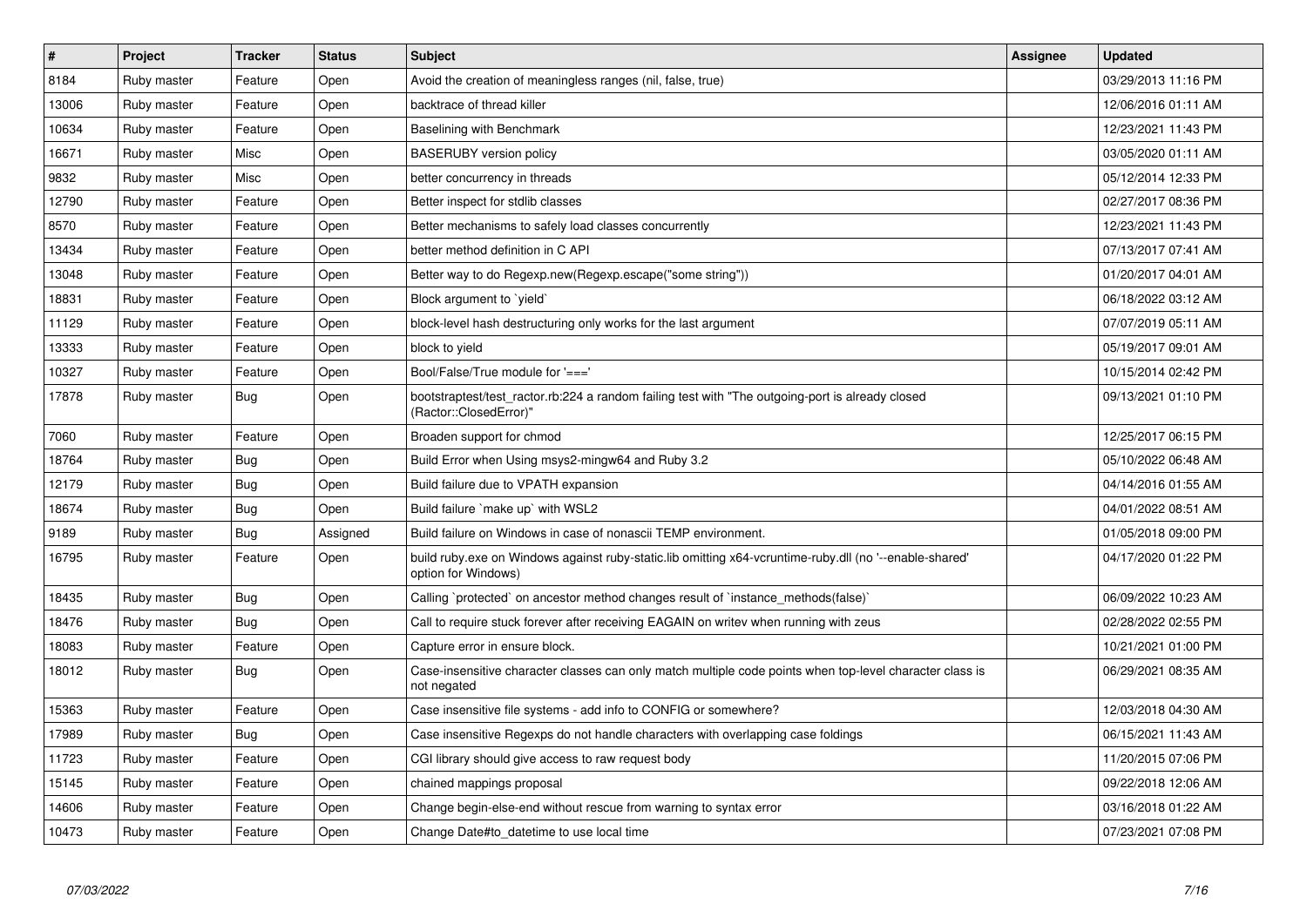| $\vert$ # | Project     | <b>Tracker</b> | <b>Status</b> | Subject                                                                                                                                                               | Assignee | <b>Updated</b>      |
|-----------|-------------|----------------|---------------|-----------------------------------------------------------------------------------------------------------------------------------------------------------------------|----------|---------------------|
| 18256     | Ruby master | Feature        | Open          | Change the canonical name of Thread::Mutex, Thread::Queue, Thread::SizedQueue and<br>Thread::ConditionVariable to just Mutex, Queue, SizedQueue and ConditionVariable |          | 10/20/2021 10:59 PM |
| 12041     | Ruby master | Feature        | Open          | Change the initializer of NameError to take a receiver as the third argument                                                                                          |          | 02/12/2016 05:37 AM |
| 16750     | Ruby master | Misc           | Open          | Change typedef of VALUE for better type checking                                                                                                                      |          | 04/03/2020 02:34 AM |
| 13240     | Ruby master | Feature        | Open          | Change Unicode property implementation in Onigmo from inversion lists to direct lookup                                                                                |          | 02/22/2017 08:01 AM |
| 18010     | Ruby master | <b>Bug</b>     | Open          | Character class with single character gets case-folded with following string                                                                                          |          | 06/28/2021 09:30 AM |
| 17646     | Ruby master | <b>Bug</b>     | Open          | Check for `_builtin_mul_overflow` with `long long` arguments                                                                                                          |          | 02/19/2021 06:19 PM |
| 10770     | Ruby master | Feature        | Open          | chr and ord behavior for ill-formed byte sequences and surrogate code points                                                                                          |          | 01/22/2015 10:19 AM |
| 15565     | Ruby master | Feature        | Open          | Circular dependency warnings - suggestions/ideas to improve the output from ruby                                                                                      |          | 01/25/2019 11:36 PM |
| 18379     | Ruby master | Bug            | Open          | [CI] Windows mingw/ucrt - test-all timeout failures                                                                                                                   |          | 12/02/2021 02:23 AM |
| 17829     | Ruby master | Misc           | Open          | Clang/LLVM correctness of x64-mingw32 build (`shorten-64-to-32` warnings)                                                                                             |          | 04/26/2021 04:23 PM |
| 11570     | Ruby master | Misc           | Open          | Clarify autoload chaining behavior                                                                                                                                    |          | 10/06/2015 04:52 PM |
| 17994     | Ruby master | Feature        | Open          | Clarify `IO.read` behavior and add `File.read` method                                                                                                                 |          | 07/16/2021 03:04 AM |
| 17390     | Ruby master | Misc           | Open          | Class and method-level docs for Ractor                                                                                                                                |          | 12/13/2020 06:33 PM |
| 10701     | Ruby master | Feature        | Open          | Class: Array 2 New methods                                                                                                                                            |          | 01/08/2015 07:21 AM |
| 12084     | Ruby master | Feature        | Open          | Class#instance`                                                                                                                                                       |          | 12/14/2021 08:52 PM |
| 17040     | Ruby master | Feature        | Open          | cleanup include/ruby/backward*                                                                                                                                        |          | 08/26/2020 07:07 AM |
| 12277     | Ruby master | Misc           | Open          | Coding rule: colum number                                                                                                                                             |          | 04/13/2016 06:32 PM |
| 18644     | Ruby master | Feature        | Open          | Coerce anything callable to a Proc                                                                                                                                    |          | 06/18/2022 05:28 PM |
| 12134     | Ruby master | Feature        | Open          | Comparison between 'true' and 'false'                                                                                                                                 |          | 03/15/2016 12:41 PM |
| 17931     | Ruby master | Bug            | Open          | Compile fails setup option nodynamic                                                                                                                                  |          | 07/07/2021 08:51 AM |
| 15840     | Ruby master | Feature        | Open          | configuration path search                                                                                                                                             |          | 05/11/2019 01:24 PM |
| 18429     | Ruby master | <b>Bug</b>     | Open          | Configure ruby-3.0.3 on Solaris 10 Unknown keyword 'URL' in './ruby.tmp.pc'                                                                                           |          | 01/18/2022 09:15 PM |
| 16346     | Ruby master | Misc           | Open          | Confusing macro name: RUBY_MARK_NO_PIN_UNLESS_NULL                                                                                                                    |          | 11/13/2019 07:39 AM |
| 12817     | Ruby master | Feature        | Open          | Consider adding method .sample() on class Hash (if this was not yet proposed)                                                                                         |          | 10/11/2016 12:57 AM |
| 10663     | Ruby master | Feature        | Open          | Consider adding support for String input to File. methods                                                                                                             |          | 01/05/2015 12:47 AM |
| 10645     | Ruby master | Feature        | Open          | Consider adding support of .first to MatchData object like MatchData[0]                                                                                               |          | 12/25/2014 06:50 AM |
| 14615     | Ruby master | Feature        | Open          | Consider introducing shortcut to check Net::HTTP response type                                                                                                        |          | 03/19/2018 05:43 AM |
| 13922     | Ruby master | Feature        | Open          | Consider showing warning messages about same-named aliases - either directly or perhaps via the "did<br>vou mean gem"                                                 |          | 09/25/2017 12:21 PM |
| 9516      | Ruby master | Misc           | Open          | Consolidate all deprecation messages to one or more helper methods                                                                                                    |          | 02/13/2014 05:11 PM |
| 12077     | Ruby master | Feature        | Open          | Consolidate SSLSocket interface with TCPSocket                                                                                                                        |          | 05/17/2016 06:37 AM |
| 6828      | Ruby master | Feature        | Open          | <b>Constancy of Constants</b>                                                                                                                                         |          | 12/10/2020 08:47 AM |
| 18622     | Ruby master | Bug            | Open          | const_get still looks in Object, while lexical constant lookup no longer does                                                                                         |          | 04/22/2022 11:26 AM |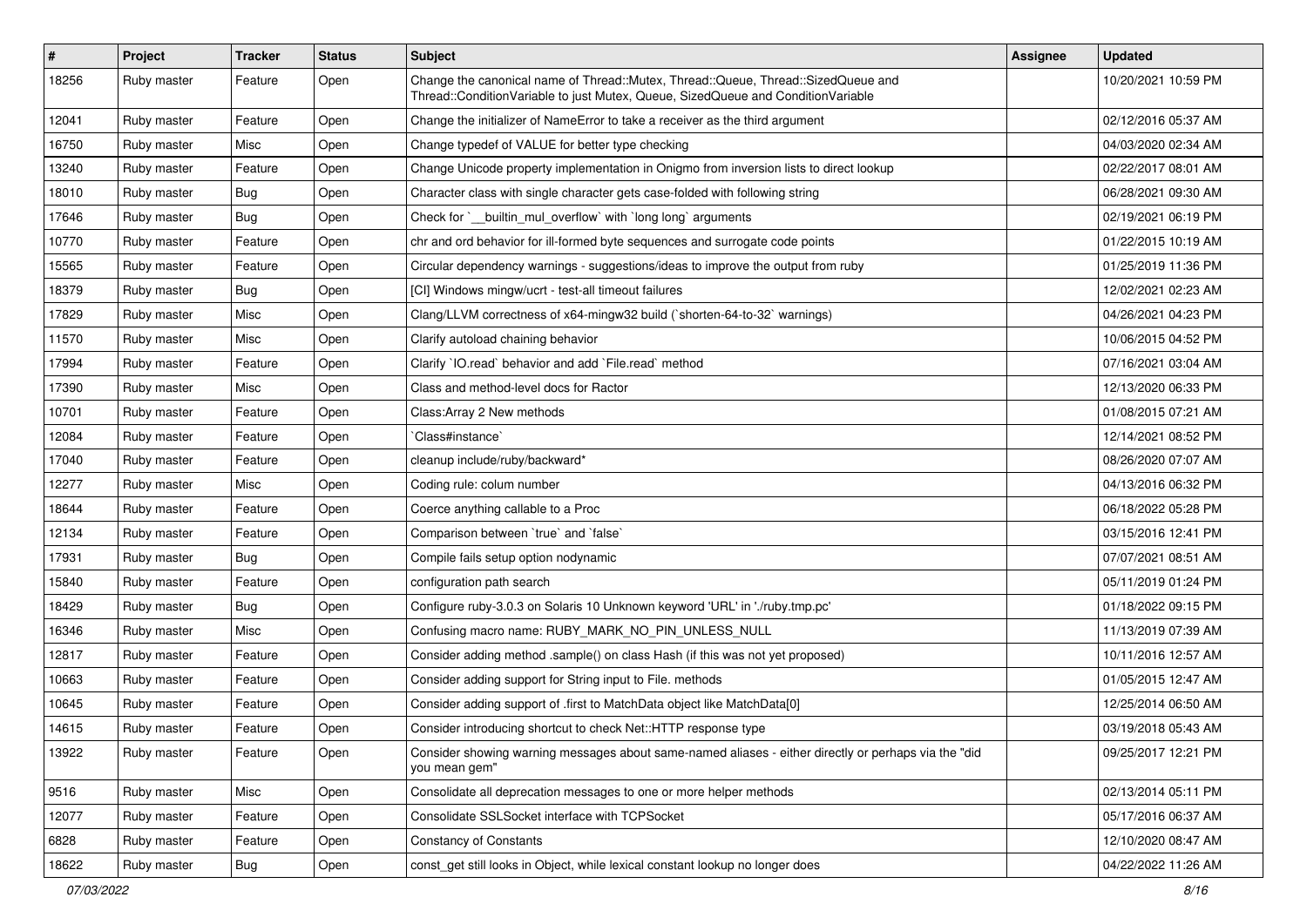| $\vert$ # | Project     | <b>Tracker</b> | <b>Status</b> | Subject                                                                                        | Assignee | <b>Updated</b>      |
|-----------|-------------|----------------|---------------|------------------------------------------------------------------------------------------------|----------|---------------------|
| 17749     | Ruby master | Feature        | Open          | Const source location without name                                                             |          | 04/17/2021 07:38 AM |
| 17137     | Ruby master | Misc           | Open          | Cooperation on maintaining official docker ruby images                                         |          | 09/02/2020 05:03 PM |
| 15861     | Ruby master | Feature        | Open          | Correctly parse `file:c:/path/to/file` URIs                                                    |          | 05/18/2019 10:58 PM |
| 18678     | Ruby master | Bug            | Open          | Crash on Mac - vm_call0_cfunc_with_frame                                                       |          | 05/26/2022 05:40 PM |
| 12848     | Ruby master | Feature        | Assigned      | Crazy idea: Allow regex definition for methods (Do not take it seriously please)               |          | 10/18/2016 12:17 AM |
| 18659     | Ruby master | Feature        | Open          | Create a Binding at the time of an exception and make it available to Rescue                   |          | 03/25/2022 10:55 AM |
| 12110     | Ruby master | Feature        | Open          | Create a method to avoid vacuous truth?                                                        |          | 03/12/2016 08:01 AM |
| 15074     | Ruby master | Feature        | Open          | Create 'official' C API documentation on ruby-doc.org                                          |          | 09/12/2018 09:12 PM |
| 11183     | Ruby master | <b>Bug</b>     | Open          | Cumulative error on Complex::   ** 100000000000000000000000000000000                           |          | 05/26/2015 08:32 AM |
| 11550     | Ruby master | Feature        | Open          | Current behaviour of super() is dangerous in the presence of more than one included modules.   |          | 01/20/2016 08:44 AM |
| 13072     | Ruby master | Misc           | Open          | Current state of date standard library                                                         |          | 09/02/2017 05:38 PM |
| 17683     | Ruby master | Misc           | Open          | Current status of beginless range (experimental or not)                                        |          | 06/05/2021 07:22 AM |
| 18296     | Ruby master | Feature        | Open          | Custom exception formatting should override `Exception#full_message`.                          |          | 12/15/2021 08:49 PM |
| 8807      | Ruby master | Feature        | Open          | Custom literals                                                                                |          | 12/10/2020 08:53 AM |
| 8437      | Ruby master | Feature        | Open          | custom operators, unicode                                                                      |          | 08/30/2015 03:05 AM |
| 11987     | Ruby master | Feature        | Open          | daemons can't show the backtrace of rb_bug                                                     |          | 01/13/2016 10:58 AM |
| 11177     | Ruby master | Bug            | Open          | <b>DATALEOFILILILILILI</b>                                                                     |          | 05/25/2015 03:49 AM |
| 15418     | Ruby master | Misc           | Open          | Date.parse('2018')                                                                             |          | 12/15/2018 09:17 PM |
| 15598     | Ruby master | Bug            | Open          | Deadlock on mutual reference of autoloaded constants                                           |          | 03/20/2019 10:58 AM |
| 16557     | Ruby master | Feature        | Open          | Deduplicate Regexp literals                                                                    |          | 02/28/2020 11:44 AM |
| 18640     | Ruby master | Feature        | Open          | default empty string argument for `String#sub` and `String#sub!`, e.g. `"hello".sub("I")`      |          | 03/19/2022 02:33 AM |
| 17722     | Ruby master | <b>Bug</b>     | Open          | define_method with shareable results in "defined in a different Ractor"                        |          | 08/24/2021 12:03 PM |
| 14040     | Ruby master | Feature        | Open          | deprecate HTTP.version_1_2                                                                     |          | 10/22/2017 09:32 AM |
| 17468     | Ruby master | Feature        | Open          | Deprecate RUBY_DEVEL                                                                           |          | 06/16/2022 01:08 AM |
| 18836     | Ruby master | Misc           | Open          | DevMeeting-2022-07-21                                                                          |          | 06/30/2022 03:26 AM |
| 13314     | Ruby master | Feature        | Open          | $dig =$                                                                                        |          | 03/14/2017 12:55 PM |
| 14564     | Ruby master | Feature        | Open          | dig` opposite method                                                                           |          | 03/07/2018 11:24 PM |
| 15563     | Ruby master | Feature        | Open          | #dig that throws an exception if a key doesn't exist                                           |          | 02/17/2020 08:42 AM |
| 10217     | Ruby master | Feature        | Open          | Dir constructor similar to Pathname constructor                                                |          | 12/23/2021 11:43 PM |
| 16249     | Ruby master | Feature        | Open          | Dir#empty? and File#empty?                                                                     |          | 10/19/2019 12:49 PM |
| 12226     | Ruby master | Feature        | Open          | Dir.home with valid named user raises ArgumentError on Windows                                 |          | 05/08/2016 10:06 AM |
| 16130     | Ruby master | Misc           | Open          | [Discussion / Ideas] Finding a good name for the concept of/behind guilds - primarily the NAME |          | 08/27/2019 04:00 PM |
| 16803     | Ruby master | Misc           | Open          | Discussion: those internal macros reside in public API headers                                 |          | 05/14/2020 12:27 PM |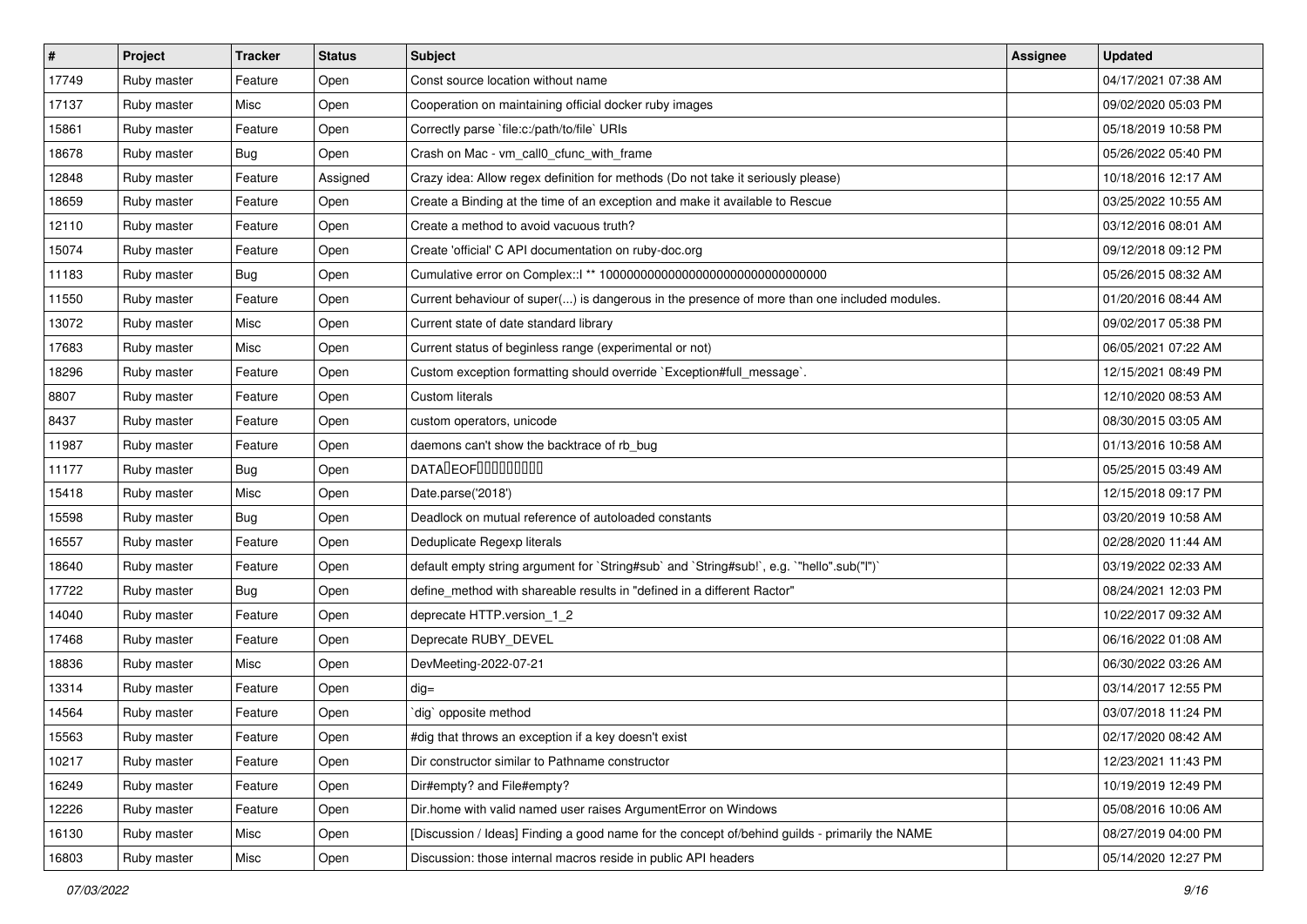| $\vert$ # | Project     | <b>Tracker</b> | <b>Status</b> | <b>Subject</b>                                                                                                                      | <b>Assignee</b> | <b>Updated</b>      |
|-----------|-------------|----------------|---------------|-------------------------------------------------------------------------------------------------------------------------------------|-----------------|---------------------|
| 14931     | Ruby master | Feature        | Open          | [DOC] exception keyword argument is not documented in some methods                                                                  |                 | 07/22/2018 08:53 AM |
| 13108     | Ruby master | Feature        | Open          | [Doc Request] Explicitly document Range#sum                                                                                         |                 | 01/05/2017 11:50 PM |
| 13497     | Ruby master | Misc           | Open          | Docs, code samples, Ripper example                                                                                                  |                 | 04/23/2017 04:27 AM |
| 15224     | Ruby master | Misc           | Open          | [DOCs] Minor inconsistency in class Array #initialize_copy -<br>https://ruby-doc.org/core-2.5.1/Array.html#method-i-initialize_copy |                 | 10/13/2018 02:26 PM |
| 12595     | Ruby master | Misc           | Open          | Documentation                                                                                                                       |                 | 07/18/2016 04:39 PM |
| 15047     | Ruby master | Feature        | Assigned      | Documentation and more functions for Hash functions in C API                                                                        |                 | 03/20/2019 01:24 AM |
| 14673     | Ruby master | Misc           | Open          | Documentation for `Array#drop` / `drop_while` unclear in regard to modification                                                     |                 | 04/10/2018 09:51 AM |
| 15249     | Ruby master | Misc           | Open          | Documentation for attr_accessor and attr_reader should be corrected                                                                 |                 | 10/23/2018 08:09 PM |
| 15654     | Ruby master | Misc           | Open          | Documentation for Complex is wrong or misleading                                                                                    |                 | 03/11/2019 11:55 AM |
| 18887     | Ruby master | Bug            | Open          | documentation for protected methods                                                                                                 |                 | 06/29/2022 08:08 AM |
| 16659     | Ruby master | Misc           | Open          | Documentation on Regexp missing for absence pattern (?~pat)                                                                         |                 | 02/27/2020 04:16 PM |
| 11323     | Ruby master | Feature        | Open          | Documentation update on how uniq works / guarantee of order                                                                         |                 | 07/02/2015 03:34 AM |
| 10176     | Ruby master | Feature        | Open          | Document how to perform net/http calls in parallel                                                                                  |                 | 08/27/2014 10:46 PM |
| 15663     | Ruby master | Feature        | Open          | Documenting autoload semantics                                                                                                      |                 | 04/20/2019 01:44 AM |
| 18832     | Ruby master | Feature        | Open          | Do not have class/module keywords consider ancestors of Object                                                                      |                 | 06/21/2022 05:50 AM |
| 9725      | Ruby master | Feature        | Open          | Do not inspect NameError target object unless verbose                                                                               |                 | 05/08/2015 02:18 AM |
| 17337     | Ruby master | <b>Bug</b>     | Open          | Don't embed Ruby build-time configuration in Ruby                                                                                   |                 | 12/21/2020 04:17 PM |
| 18893     | Ruby master | Bug            | Open          | Don't redefine memcpy(3)                                                                                                            |                 | 07/02/2022 11:02 PM |
| 16657     | Ruby master | Feature        | Open          | Don't ship bundled gems as .gem files as well as in expanded form                                                                   |                 | 02/27/2020 06:50 AM |
| 11783     | Ruby master | Misc           | Open          | Do you have any idea if you have a budgets?                                                                                         |                 | 05/16/2019 09:06 PM |
| 13733     | Ruby master | Feature        | Open          | Dump the delegator instead of the delegated object                                                                                  |                 | 06/29/2018 05:09 PM |
| 14932     | Ruby master | Feature        | Open          | Dynamically adjust method cache size at runtime                                                                                     |                 | 07/22/2018 10:45 PM |
| 14811     | Ruby master | Feature        | Open          | Dynamically extend Ruby VM stack                                                                                                    |                 | 06/05/2018 07:59 AM |
| 7340      | Ruby master | Feature        | Open          | 'each_with' or 'into' alias for 'each_with_object'                                                                                  |                 | 12/25/2017 06:15 PM |
| 15510     | Ruby master | Misc           | Open          | Easter egg in Thread.handle_interrupt                                                                                               |                 | 01/05/2019 11:53 PM |
| 14819     | Ruby master | Feature        | Open          | Efficient cstring to RVALUE typecasting for c extension gems                                                                        |                 | 06/06/2018 09:13 PM |
| 18005     | Ruby master | Feature        | Open          | Enable non-blocking `binding.irb`.                                                                                                  |                 | 06/24/2021 07:20 PM |
| 18338     | Ruby master | Bug            | Open          | Encoding default_external = Encoding::UTF_16BE may add a wrongly-encoded string to<br>\$LOADED_FEATURES                             |                 | 11/15/2021 07:32 AM |
| 9111      | Ruby master | Feature        | Open          | Encoding-free String comparison                                                                                                     |                 | 11/21/2013 04:35 PM |
| 17637     | Ruby master | Misc           | Open          | Endless ranges with `nil` boundary weird behavior                                                                                   |                 | 02/19/2021 07:57 AM |
| 17016     | Ruby master | Feature        | Open          | Enumerable#accumulate                                                                                                               |                 | 04/27/2021 03:14 PM |
| 7341      | Ruby master | Feature        | Open          | Enumerable#associate                                                                                                                |                 | 12/25/2017 06:15 PM |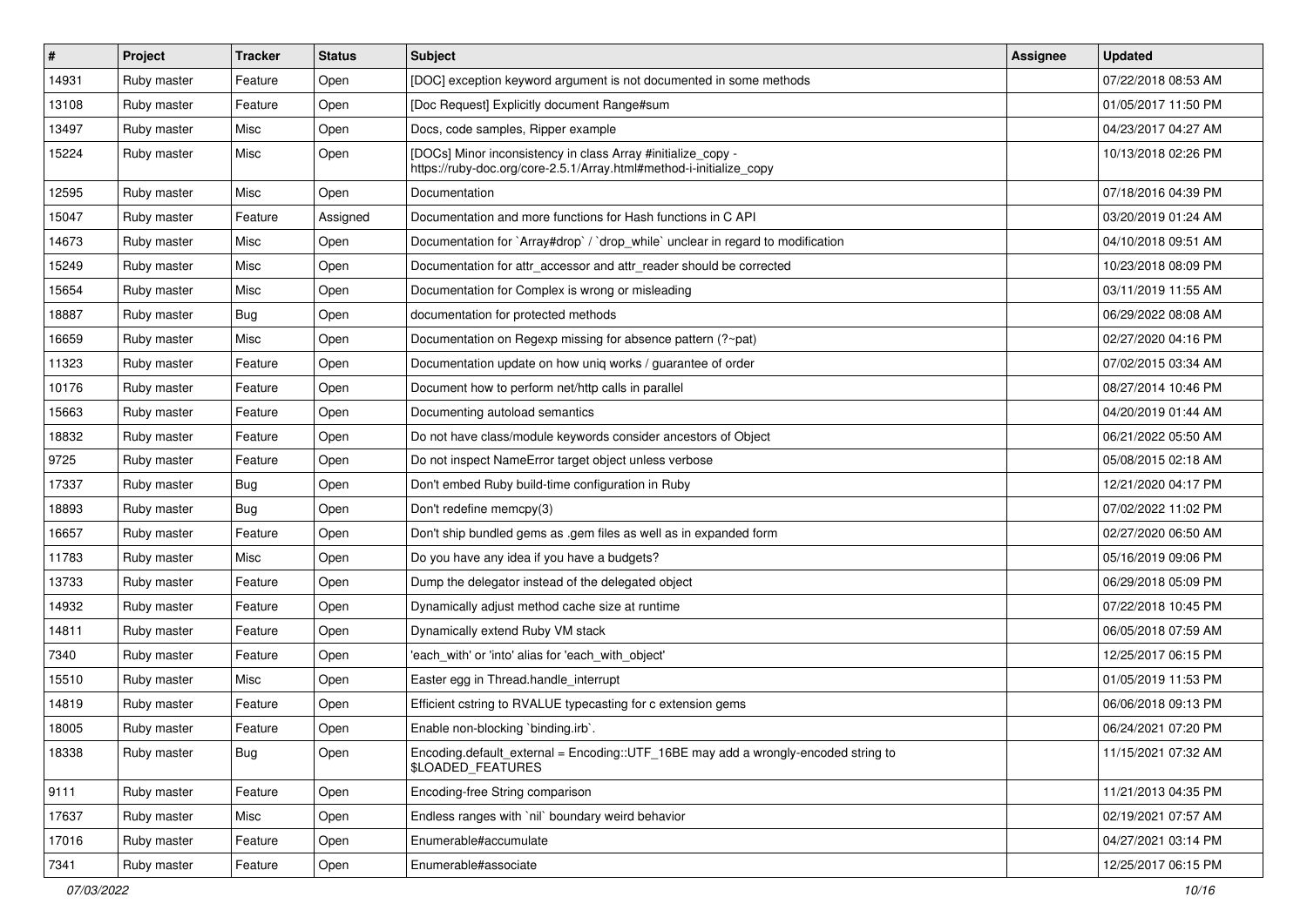| #     | Project     | <b>Tracker</b> | <b>Status</b> | Subject                                                                                                 | Assignee | <b>Updated</b>      |
|-------|-------------|----------------|---------------|---------------------------------------------------------------------------------------------------------|----------|---------------------|
| 12080 | Ruby master | Feature        | Open          | Enumerable#first, Array#last with block                                                                 |          | 04/20/2016 03:51 AM |
| 17333 | Ruby master | Feature        | Open          | Enumerable#many?                                                                                        |          | 12/11/2020 03:38 AM |
| 15922 | Ruby master | Feature        | Open          | Enumerable#partition(pattern)                                                                           |          | 06/14/2019 03:40 AM |
| 14197 | Ruby master | Feature        | Open          | Enumerable#{select,reject}` accept a pattern argument                                                   |          | 04/04/2020 05:47 AM |
| 12648 | Ruby master | Feature        | Open          | `Enumerable#sort_by` with descending option                                                             |          | 10/05/2017 10:24 AM |
| 15549 | Ruby master | Feature        | Open          | Enumerable#to_reader (or anything enumerable, Enumerator, lazy enums, enum_for results)                 |          | 01/24/2019 12:21 PM |
| 6687  | Ruby master | Feature        | Open          | Enumerable#with                                                                                         |          | 12/25/2017 06:15 PM |
| 16838 | Ruby master | Feature        | Open          | Enumerator::ArithmeticSequence missing allocator for #clone and #dup                                    |          | 05/18/2020 10:44 PM |
| 14423 | Ruby master | Feature        | Open          | Enumerator from single object                                                                           |          | 11/20/2019 05:04 AM |
| 18262 | Ruby master | Feature        | Open          | Enumerator::Lazy#partition                                                                              |          | 11/20/2021 10:17 AM |
| 16987 | Ruby master | Feature        | Open          | Enumerator:: Lazy vs Array methods                                                                      |          | 07/15/2020 04:56 PM |
| 9557  | Ruby master | Feature        | Open          | Enumerator#next and Enumerator#peek with argument                                                       |          | 04/11/2014 07:00 PM |
| 18743 | Ruby master | Bug            | Open          | Enumerator#next / peek re-use each others stacktraces                                                   |          | 04/19/2022 02:42 PM |
| 18685 | Ruby master | Feature        | Open          | Enumerator.product: Cartesian product of enumerables                                                    |          | 04/26/2022 07:02 AM |
| 17663 | Ruby master | Feature        | Open          | Enumerator#with, an alternative to Enumerator#with_object                                               |          | 03/02/2021 05:48 PM |
| 16235 | Ruby master | Misc           | Open          | ENV assoc spec test does not test invalid name                                                          |          | 10/05/2019 10:53 PM |
| 18334 | Ruby master | Feature        | Open          | ENV#to_h returns a new Hash object but Hash#to_h does not, which can cause inconsistencies              |          | 11/17/2021 05:46 PM |
| 15948 | Ruby master | Feature        | Open          | ENV.update takes multiple hashes as Hash#update                                                         |          | 06/21/2019 07:35 AM |
| 10424 | Ruby master | Misc           | Open          | Error message when sorting NaN                                                                          |          | 10/25/2014 02:13 PM |
| 17174 | Ruby master | Misc           | Open          | Error relocating, symbol not found" error when compiling a native extension on Alpine with Ruby >=2.4"  |          | 10/06/2020 11:19 AM |
| 11347 | Ruby master | Feature        | Open          | Errors with cause not reported properly to console                                                      |          | 07/15/2015 04:39 PM |
| 14449 | Ruby master | Feature        | Open          | error when trying to run rails s                                                                        |          | 12/23/2021 11:43 PM |
| 18616 | Ruby master | <b>Bug</b>     | Open          | Error with clang(1) on MacOS due to _declspec()                                                         |          | 03/09/2022 10:50 AM |
| 16153 | Ruby master | Feature        | Open          | eventually_frozen flag to gradually phase-in frozen strings                                             |          | 02/10/2020 07:39 PM |
| 7895  | Ruby master | Feature        | Open          | Exception#backtrace_locations to go with Thread#backtrace_locations and Kernel#caller_locations         |          | 12/23/2021 11:43 PM |
| 9918  | Ruby master | Feature        | Open          | Exception#cause should be shown in output and #inspect                                                  |          | 07/13/2015 02:32 PM |
| 8366  | Ruby master | Feature        | Open          | Exception message take time to execute depending on the instance variables                              |          | 09/22/2014 06:41 AM |
| 11355 | Ruby master | Misc           | Open          | Exceptions inheriting from Timeout:: Error should behave the same way                                   |          | 07/15/2015 04:59 PM |
| 16829 | Ruby master | Bug            | Open          | Exceptions raised from within an enumerated method lose part of their stacktrace                        |          | 05/20/2022 07:25 PM |
| 18061 | Ruby master | Bug            | Open          | Execshield test: libruby.so.N.N.N: FAIL: property-note test because no .note.gnu.property section found |          | 06/22/2022 07:58 AM |
| 7747  | Ruby master | Feature        | Open          | Expanded API for Binding semantics                                                                      |          | 12/23/2021 11:43 PM |
| 18891 | Ruby master | Misc           | Open          | Expand tabs in C code                                                                                   |          | 07/03/2022 04:28 AM |
| 18568 | Ruby master | Feature        | Open          | Explore lazy RubyGems boot to reduce need for --disable-gems                                            |          | 02/17/2022 07:15 AM |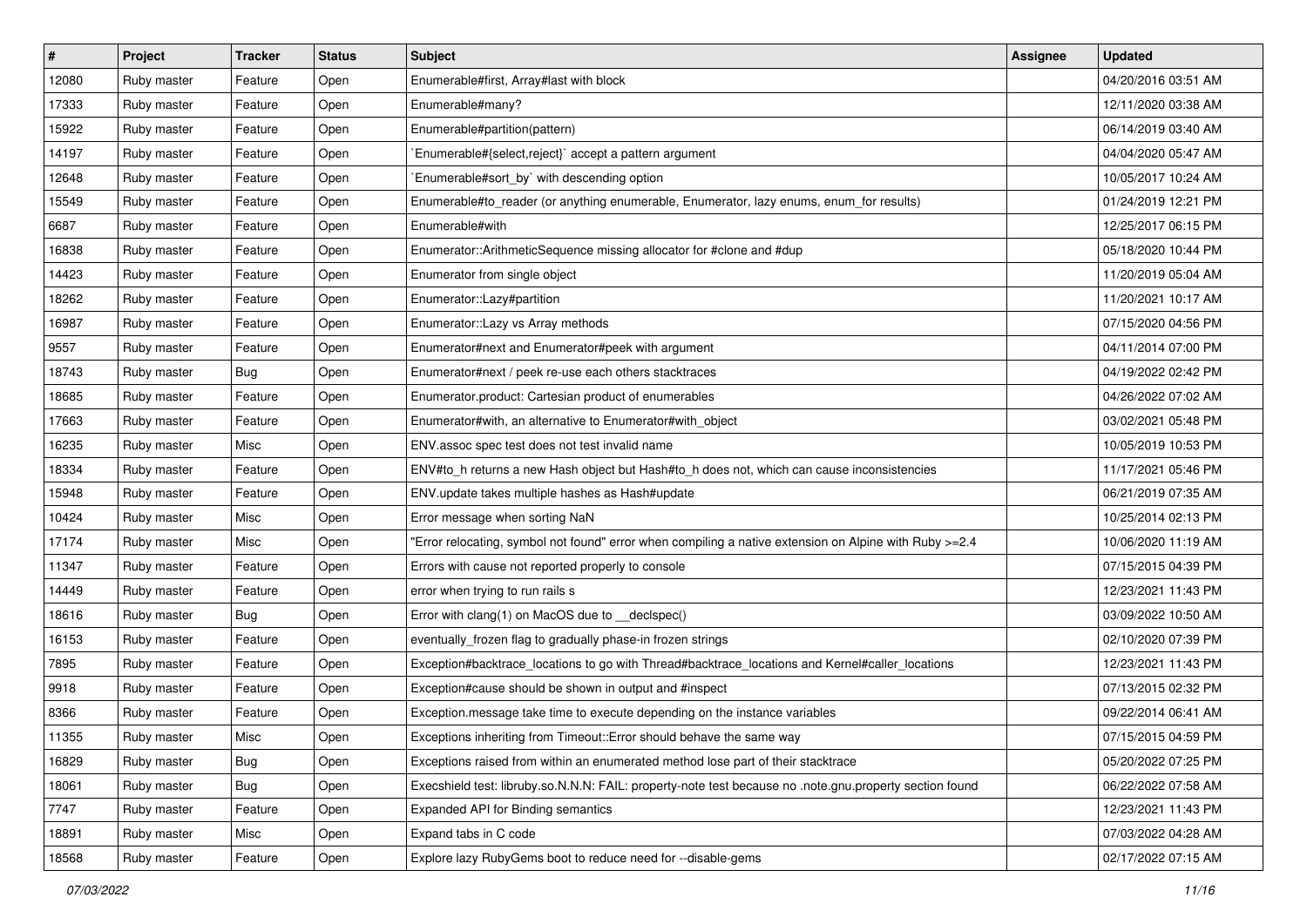| $\vert$ # | Project     | <b>Tracker</b> | <b>Status</b> | Subject                                                                                            | <b>Assignee</b> | <b>Updated</b>      |
|-----------|-------------|----------------|---------------|----------------------------------------------------------------------------------------------------|-----------------|---------------------|
| 17660     | Ruby master | Feature        | Open          | Expose information about which basic methods have been redefined                                   |                 | 03/02/2021 03:31 PM |
| 8598      | Ruby master | Feature        | Open          | Expose information whether a timezone offset has been explicitly set on DateTime object            |                 | 07/03/2013 08:27 PM |
| 14896     | Ruby master | Feature        | Open          | Expose Net::HTTPResponse socket for integration with libraries expecting an IO                     |                 | 07/04/2018 10:05 PM |
| 18821     | Ruby master | Feature        | Open          | Expose Pattern Matching interfaces in core classes                                                 |                 | 06/09/2022 07:24 AM |
| 17611     | Ruby master | Feature        | Open          | Expose `rb_execarg` interfaces and `rb_grantpt`                                                    |                 | 02/07/2021 01:52 AM |
| 16562     | Ruby master | Feature        | Open          | Expose rb_io_set_encoding_internal to reduce function calls on loading source files                |                 | 01/27/2020 06:05 AM |
| 15261     | Ruby master | Feature        | Open          | Expose rl_variable_value as Readline.variable_value                                                |                 | 10/29/2018 12:08 PM |
| 14217     | Ruby master | Feature        | Open          | Expose RUBY_PATCHLEVEL_STR or similar with patch level info for rc/preview as a constant           |                 | 06/01/2018 03:00 AM |
| 17159     | Ruby master | Bug            | Open          | extend 'define_method' for Ractor                                                                  |                 | 10/29/2020 04:06 PM |
| 8564      | Ruby master | Feature        | Open          | Extend Module#attr methods                                                                         |                 | 02/05/2015 07:39 PM |
| 15149     | Ruby master | Feature        | Open          | extend string format to nil safe                                                                   |                 | 09/25/2018 03:22 AM |
| 16460     | Ruby master | Feature        | Open          | External names for keyword parameters in method definitions                                        |                 | 01/02/2020 02:11 AM |
| 14900     | Ruby master | Feature        | Open          | Extra allocation in String#byteslice                                                               |                 | 08/31/2020 09:41 PM |
| 15496     | Ruby master | Feature        | Open          | Extract between string as standard String api                                                      |                 | 01/09/2019 08:25 AM |
| 13209     | Ruby master | Misc           | Open          | fact.rb in ruby/sample variations                                                                  |                 | 02/14/2017 12:10 AM |
| 18605     | Ruby master | Bug            | Open          | Fails to run on (newer) 32bit Windows with ucrt                                                    |                 | 04/01/2022 07:52 AM |
| 15380     | Ruby master | Feature        | Open          | faster method lookup for Array#all? #none? #one?                                                   |                 | 12/05/2018 10:11 PM |
| 17001     | Ruby master | Feature        | Open          | [Feature] Dir.scan to yield dirent for efficient and composable recursive directory scaning        |                 | 06/30/2020 07:57 PM |
| 13934     | Ruby master | Feature        | Open          | [Feature request] Being able to set a default encoding other than Unicode on a "per-project" basis |                 | 09/25/2017 05:18 AM |
| 17808     | Ruby master | Feature        | Open          | Feature Request: JS like splat of Object properties as named method parameters                     |                 | 04/17/2021 11:43 PM |
| 14129     | Ruby master | Feature        | Open          | Feature Request: sockets - add support for recvmmsg                                                |                 | 12/12/2017 08:35 AM |
| 16960     | Ruby master | Feature        | Open          | Feedback regarding => in 'As' Pattern Matching                                                     |                 | 06/13/2020 12:32 AM |
| 17263     | Ruby master | <b>Bug</b>     | Open          | Fiber context switch degrades with number of fibers, limit on number of fibers                     |                 | 01/31/2022 02:47 PM |
| 9804      | Ruby master | Feature        | Open          | File::CREATE as a synonym for File::CREAT                                                          |                 | 12/23/2021 11:43 PM |
| 13576     | Ruby master | Feature        | Open          | File#to_path shall be deleted                                                                      |                 | 06/24/2019 08:20 PM |
| 18082     | Ruby master | Misc           | Open          | FileUtils.remove_entry_secure has inconsistent document                                            |                 | 08/17/2021 04:26 PM |
| 18784     | Ruby master | Bug            | Open          | FileUtils.rm_f` and `FileUtils.rm_rf` should not mask exceptions                                   |                 | 05/16/2022 09:04 AM |
| 7106      | Ruby master | Feature        | Open          | FileUtils.touch should allow touching the symlink itself rather than the file the link points to   |                 | 12/25/2017 06:15 PM |
| 13151     | Ruby master | Bug            | Open          | File.writable? doesn't report correctly if a directory is writable on Windows.                     |                 | 01/23/2017 05:46 PM |
| 13869     | Ruby master | Feature        | Open          | Filter non directories from Dir.glob                                                               |                 | 10/20/2017 01:58 AM |
| 12021     | Ruby master | Feature        | Open          | Final instance variables                                                                           |                 | 12/23/2021 11:43 PM |
| 12334     | Ruby master | Feature        | Open          | Final/Readonly Support for Fields / Instance Variables                                             |                 | 07/20/2016 01:49 AM |
| 6946      | Ruby master | Feature        | Open          | FIPS support?                                                                                      |                 | 11/07/2018 04:00 PM |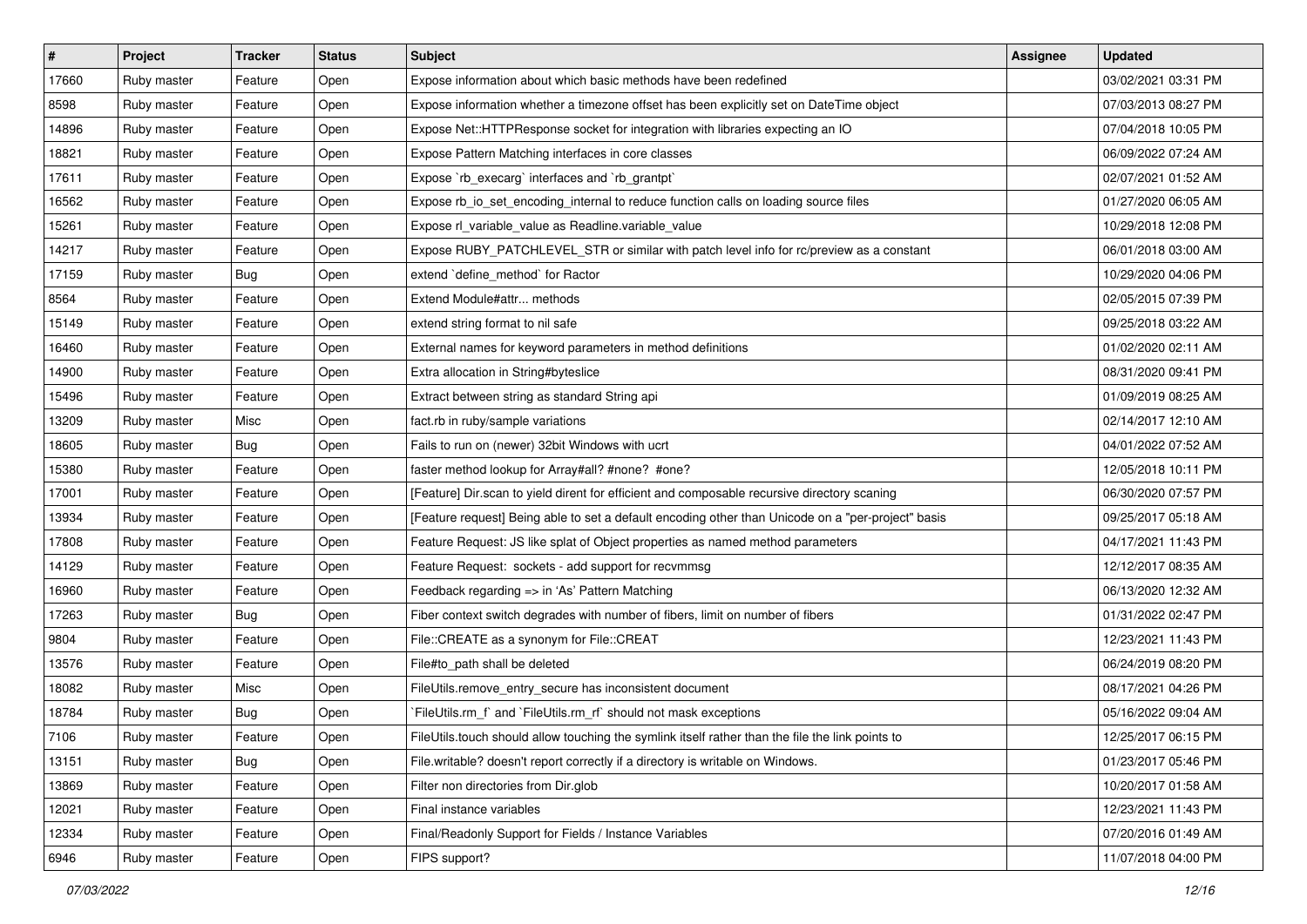| $\sharp$ | Project     | <b>Tracker</b> | <b>Status</b> | <b>Subject</b>                                                                                                                     | Assignee | <b>Updated</b>      |
|----------|-------------|----------------|---------------|------------------------------------------------------------------------------------------------------------------------------------|----------|---------------------|
| 10683    | Ruby master | Feature        | Open          | fix inconsistent behavior of Kernel.Hash()                                                                                         |          | 01/02/2015 06:00 AM |
| 12116    | Ruby master | Feature        | Open          | Fixnum#divmod`, `Bignum#divmod` with multiple arguments                                                                            |          | 03/21/2016 02:00 PM |
| 13374    | Ruby master | Feature        | Open          | Fix one of performance regressions in method calling                                                                               |          | 06/24/2019 08:32 PM |
| 18152    | Ruby master | <b>Bug</b>     | Open          | Fix theoretical bug with signals + qsort                                                                                           |          | 09/08/2021 03:38 PM |
| 15136    | Ruby master | Misc           | Open          | Fix - Wparentheses warnings                                                                                                        |          | 09/20/2018 09:41 AM |
| 15435    | Ruby master | Feature        | Open          | Float D Infinity 000000000000                                                                                                      |          | 12/20/2018 02:27 PM |
| 9522     | Ruby master | Feature        | Open          | Float("NaN"), Float("Infinity")                                                                                                    |          | 02/16/2014 05:36 AM |
| 18477    | Ruby master | Feature        | Open          | Float#sqrt and Integer#sqrt                                                                                                        |          | 01/11/2022 07:34 PM |
| 16478    | Ruby master | Feature        | Open          | Fold symbol tables for tracking basic operation method redefinition changes into a single ID table                                 |          | 01/04/2020 01:42 AM |
| 16276    | Ruby master | Feature        | Open          | For consideration: "private doend" / "protected doend"                                                                             |          | 11/19/2019 04:27 AM |
| 15423    | Ruby master | <b>Bug</b>     | Open          | fork leapfrog leaks memory on FreeBSD 11.2                                                                                         |          | 12/16/2018 02:28 PM |
| 10000    | Ruby master | Feature        | Open          | format width and precision with symbol hash                                                                                        |          | 07/01/2014 01:25 AM |
| 17353    | Ruby master | Feature        | Open          | Functional chaining operator                                                                                                       |          | 11/30/2020 03:29 AM |
| 18796    | Ruby master | <b>Bug</b>     | Open          | GC compaction gets stuck on Mac OS when a debugger is attached                                                                     |          | 06/08/2022 08:25 AM |
| 14275    | Ruby master | Feature        | Open          | GC not aggressive enough                                                                                                           |          | 06/17/2021 06:54 PM |
| 13847    | Ruby master | Feature        | Assigned      | Gem activated problem for default gems                                                                                             |          | 12/10/2020 08:53 AM |
| 16897    | Ruby master | Feature        | Open          | General purpose memoizer in Ruby 3 with Ruby 2 performance                                                                         |          | 06/26/2020 03:51 PM |
| 8862     | Ruby master | Feature        | Open          | getoptlong to accept user-provided commandline                                                                                     |          | 09/04/2013 09:53 PM |
| 10312    | Ruby master | Misc           | Open          | Give people more control over how the ruby parser sees code and lexical code elements (valid/invalid -<br>toggle options) + macros |          | 01/20/2016 05:14 PM |
| 12113    | Ruby master | Feature        | Open          | Global method inside Delegator causes NameError                                                                                    |          | 03/01/2016 01:58 AM |
| 16615    | Ruby master | Feature        | Open          | Group style access scope for macros                                                                                                |          | 03/09/2020 02:39 PM |
| 8772     | Ruby master | Feature        | Open          | Hash alias #  merge, and the case for Hash and Array polymorphism                                                                  |          | 12/25/2017 06:15 PM |
| 13211    | Ruby master | Feature        | Open          | Hash#delete taking a splat                                                                                                         |          | 04/29/2017 08:41 PM |
| 12282    | Ruby master | Feature        | Open          | Hash#dig! for repeated applications of Hash#fetch                                                                                  |          | 12/28/2018 05:31 AM |
| 15431    | Ruby master | Misc           | Open          | Hashes and arrays should not require commas to seperate values when using new lines                                                |          | 12/18/2018 11:05 AM |
| 12165    | Ruby master | Feature        | Open          | Hash#first, Hash#last                                                                                                              |          | 03/12/2016 10:55 AM |
| 14636    | Ruby master | Feature        | Open          | `Hash` has a method for accessing the shortest path towards a certain key                                                          |          | 03/28/2018 09:42 AM |
| 10177    | Ruby master | Feature        | Open          | Hash#has_key? and Hash#has_value? should be deprecated                                                                             |          | 09/19/2014 06:01 PM |
| 14788    | Ruby master | Feature        | Open          | Hash#keys` Could Accept a Block                                                                                                    |          | 03/25/2020 01:49 PM |
| 16436    | Ruby master | Misc           | Open          | hash missing #last method, make it not so consistent (it has #first)                                                               |          | 01/06/2021 09:47 AM |
| 16252    | Ruby master | Feature        | Open          | Hash#partition should return hashes                                                                                                |          | 11/18/2021 03:54 PM |
| 12586    | Ruby master | Feature        | Open          | Hash#sample                                                                                                                        |          | 08/10/2016 04:08 AM |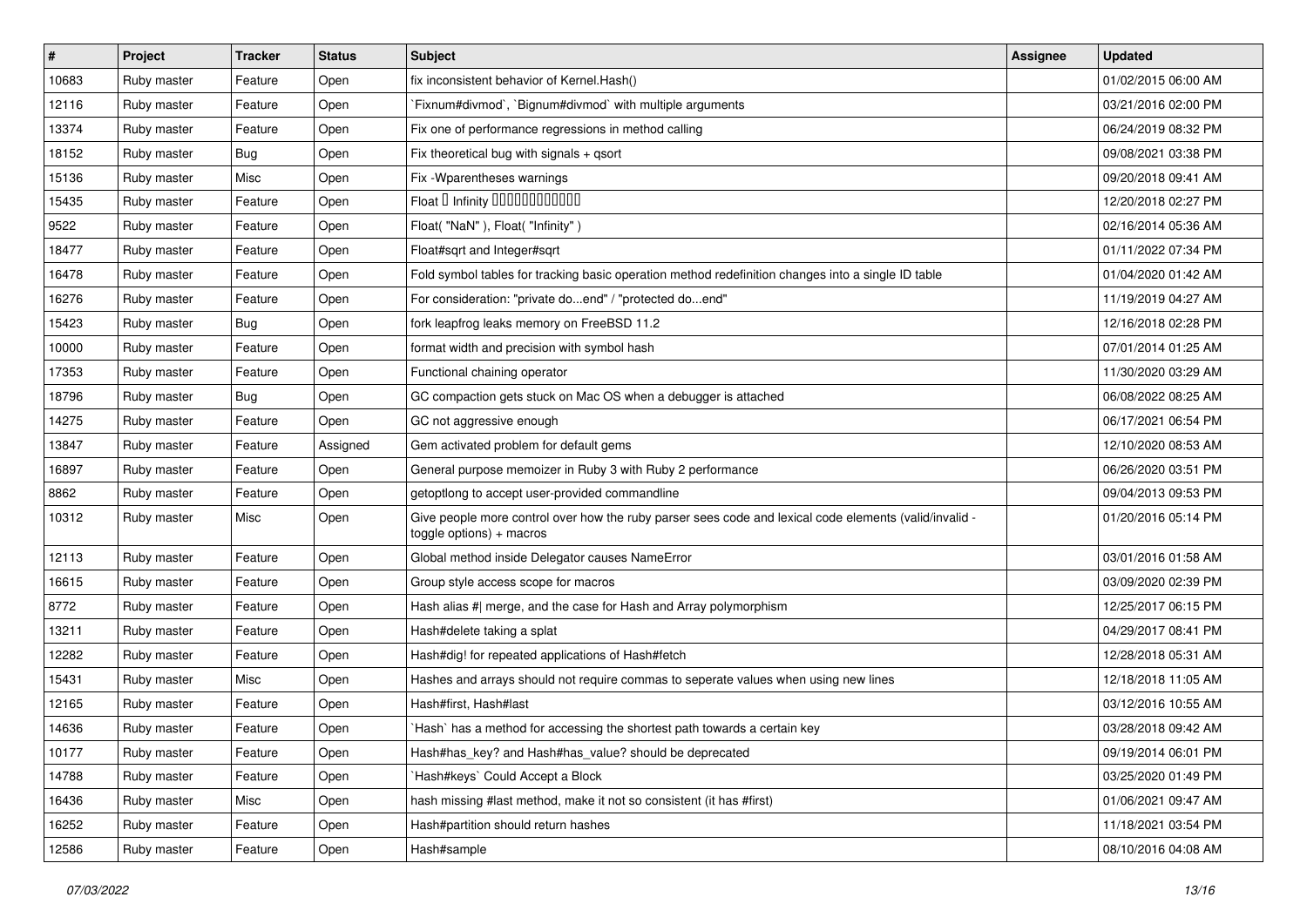| #     | Project     | <b>Tracker</b> | <b>Status</b> | Subject                                                                                                                       | Assignee | <b>Updated</b>      |
|-------|-------------|----------------|---------------|-------------------------------------------------------------------------------------------------------------------------------|----------|---------------------|
| 13795 | Ruby master | Feature        | Open          | Hash#select return type does not match Hash#find_all                                                                          |          | 06/24/2019 06:33 PM |
| 14580 | Ruby master | Feature        | Open          | Hash#store accepts a block                                                                                                    |          | 03/08/2018 11:59 AM |
| 17315 | Ruby master | Feature        | Open          | Hash #transform                                                                                                               |          | 11/13/2020 08:38 PM |
| 16183 | Ruby master | Feature        | Open          | Hash#with_default                                                                                                             |          | 09/27/2019 08:35 AM |
| 17472 | Ruby master | Feature        | Open          | HashWithIndifferentAccess like Hash extension                                                                                 |          | 06/16/2022 01:08 AM |
| 17790 | Ruby master | Feature        | Open          | Have a way to clear a String without resetting its capacity                                                                   |          | 04/21/2021 11:27 PM |
| 11026 | Ruby master | Feature        | Open          | How atomic should dynamic regexp with "once" flag be?                                                                         |          | 12/23/2021 11:43 PM |
| 12986 | Ruby master | Feature        | Open          | HTTP/request basic_auth context should be switched                                                                            |          | 06/24/2019 10:38 PM |
| 12985 | Ruby master | Feature        | Open          | HTTP should handle cookies                                                                                                    |          | 06/24/2019 10:38 PM |
| 14710 | Ruby master | Feature        | Open          | I'd like to know from C API that "It has only one reference to Ruby object" to determine whether it is a<br>temporary object. |          | 04/24/2018 11:28 PM |
| 17199 | Ruby master | Misc           | Open          | id outputed by inspect and to_s output does not allow to find actual object_id and vice-versa                                 |          | 10/20/2020 09:35 PM |
| 14701 | Ruby master | Feature        | Open          | If the object is not frozen, I want to be able to redefine the compound assignment operator.                                  |          | 08/11/2019 08:46 PM |
| 12008 | Ruby master | Feature        | Open          | Immutable object graphs (a.k.a. deep freeze)                                                                                  |          | 06/27/2019 10:29 PM |
| 10273 | Ruby master | Feature        | Open          | Immutable Ruby                                                                                                                |          | 12/23/2021 11:43 PM |
| 16142 | Ruby master | Feature        | Open          | Implement code range in Proc and Method                                                                                       |          | 11/28/2019 07:43 AM |
| 14136 | Ruby master | Feature        | Open          | Implement #empty? on more classes                                                                                             |          | 10/27/2018 07:20 AM |
| 11629 | Ruby master | Feature        | Open          | Implement Enhanced Mail System Status Codes (rfc1893)                                                                         |          | 10/28/2015 10:38 AM |
| 16741 | Ruby master | Feature        | Open          | Implement Shellwords.shellescape correctly for Windows                                                                        |          | 03/29/2020 07:54 AM |
| 11588 | Ruby master | Feature        | Open          | Implement structured warnings                                                                                                 |          | 12/06/2015 08:48 PM |
| 10477 | Ruby master | Feature        | Open          | Implicit interfaces                                                                                                           |          | 12/23/2021 11:43 PM |
| 10561 | Ruby master | Feature        | Open          | Improve function of Thread::Backtrace::Location #path and #absolute_path                                                      |          | 09/24/2020 09:39 AM |
| 16648 | Ruby master | Feature        | Open          | improve GC performance by 5% with builtin_prefetch                                                                            |          | 02/29/2020 06:27 PM |
| 15744 | Ruby master | Misc           | Open          | Improvement needed to documentation of 'Literals'                                                                             |          | 06/24/2019 02:27 AM |
| 17311 | Ruby master | Feature        | Open          | Improve performance Array#deconstruct & Array#to_ary                                                                          |          | 11/08/2020 07:12 AM |
| 17416 | Ruby master | Feature        | Open          | Improve performance Kernel#itself                                                                                             |          | 12/21/2020 01:14 PM |
| 13436 | Ruby master | Feature        | Open          | Improve performance of Array# <= > with Fixnum/Float/String elements                                                          |          | 06/24/2019 08:26 PM |
| 13506 | Ruby master | Feature        | Open          | Improve performance of Complex#{+,-,*,/,**,abs2}                                                                              |          | 06/24/2019 08:21 PM |
| 13482 | Ruby master | Feature        | Open          | Improve performance of "set instance variable"                                                                                |          | 06/24/2019 08:25 PM |
| 13507 | Ruby master | Feature        | Open          | Improve performance of some Complex methods where call Numeric#real? internally                                               |          | 06/24/2019 08:21 PM |
| 13750 | Ruby master | Feature        | Open          | Improve String#casecmp? and Symbol#casecmp? performance with ASCII string                                                     |          | 01/24/2021 07:12 AM |
| 17143 | Ruby master | Feature        | Open          | Improve support for warning categories                                                                                        |          | 11/20/2020 01:05 PM |
| 15909 | Ruby master | Feature        | Open          | Improve Thread#exit documentation                                                                                             |          | 06/09/2019 12:05 AM |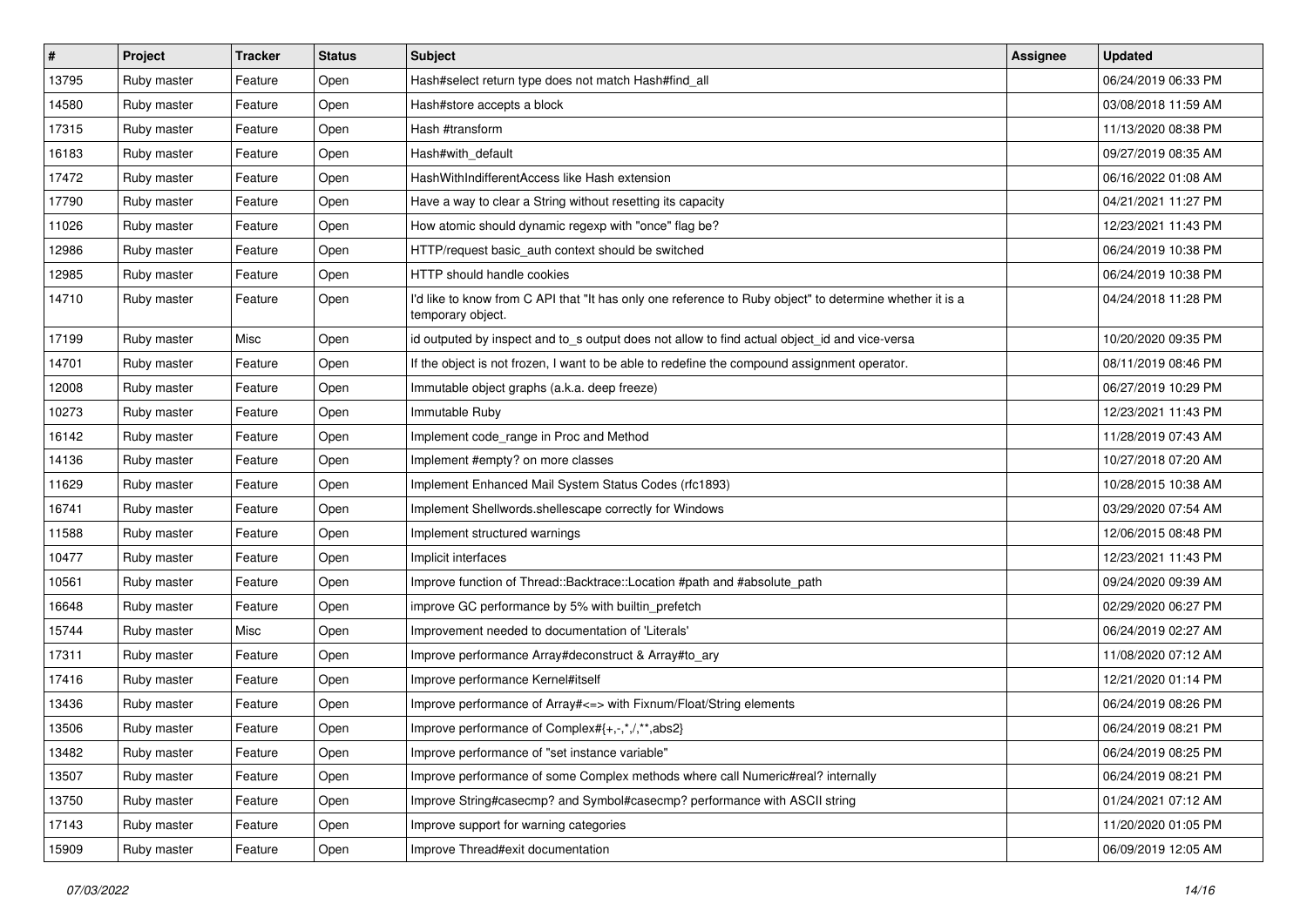| $\vert$ # | Project     | <b>Tracker</b> | <b>Status</b> | <b>Subject</b>                                                                                                                                            | <b>Assignee</b> | <b>Updated</b>      |
|-----------|-------------|----------------|---------------|-----------------------------------------------------------------------------------------------------------------------------------------------------------|-----------------|---------------------|
| 13342     | Ruby master | Feature        | Open          | Improve yielding block performance                                                                                                                        |                 | 06/24/2019 08:33 PM |
| 16745     | Ruby master | Feature        | Open          | Improving Date and DateTime comparison                                                                                                                    |                 | 03/31/2020 10:32 PM |
| 12751     | Ruby master | Misc           | Open          | Incompatibility of Ruby 3                                                                                                                                 |                 | 09/14/2016 12:48 PM |
| 18768     | Ruby master | <b>Bug</b>     | Open          | Inconsistent behavior of IO, StringIO and String each_line methods when return paragraph and chomp: true<br>passed                                        |                 | 06/10/2022 03:46 PM |
| 18770     | Ruby master | <b>Bug</b>     | Open          | Inconsistent behavior of IO/StringIO's each methods when called with nil as a separator, limit and chomp:<br>true                                         |                 | 06/06/2022 05:38 PM |
| 17990     | Ruby master | <b>Bug</b>     | Open          | Inconsistent behavior of Regexp quantifiers over characters with complex case foldings                                                                    |                 | 06/15/2021 11:59 AM |
| 12214     | Ruby master | Feature        | Open          | Inconsistent behaviour and lack of warnings/errors when referencing duplicated variables                                                                  |                 | 03/24/2016 04:58 PM |
| 13153     | Ruby master | Feature        | Open          | Inconsistent sprintf formatting for 0 value                                                                                                               |                 | 09/29/2020 03:30 PM |
| 18780     | Ruby master | <b>Bug</b>     | Open          | Incorrect binding receiver for C API rb_eval_string()                                                                                                     |                 | 06/15/2022 12:14 AM |
| 18151     | Ruby master | Feature        | Open          | Incorrect Resolv result when DNS server is unreachable                                                                                                    |                 | 09/18/2021 12:22 AM |
| 18507     | Ruby master | <b>Bug</b>     | Open          | Incorrect target_os detection in configure script                                                                                                         |                 | 01/25/2022 08:57 AM |
| 14378     | Ruby master | Feature        | Open          | Increase Fixnum range on Windows from 31 bits to 63 bits                                                                                                  |                 | 06/18/2021 07:31 PM |
| 6783      | Ruby master | Feature        | Open          | Infinite loop in inspect, not overriding inspect, to_s, and no known circular references. Stepping into inspect<br>in debugger locks it up with 100% CPU. |                 | 08/05/2019 11:13 PM |
| 10793     | Ruby master | Feature        | Open          | Infrastructure/Release-Management: Sign releases                                                                                                          |                 | 02/12/2016 09:20 PM |
| 14025     | Ruby master | Feature        | Open          | #initialize with ivars                                                                                                                                    |                 | 10/19/2017 06:50 AM |
| 16347     | Ruby master | Feature        | Open          | <b>InmutableObject</b>                                                                                                                                    |                 | 12/23/2021 11:44 PM |
| 18423     | Ruby master | Feature        | Open          | Installing stable versions like 3.0.3 from source generates fatal error by make                                                                           |                 | 12/23/2021 11:44 PM |
| 16924     | Ruby master | Feature        | Open          | instance_eval equivalent for RubyVM::InstructionSequence                                                                                                  |                 | 05/30/2020 03:49 PM |
| 18815     | Ruby master | Feature        | Open          | instance_{eval,exec} vs Proc#>>                                                                                                                           |                 | 06/02/2022 05:17 PM |
| 18069     | Ruby master | Feature        | Open          | instance_exec` is just ignored when the block is originally a method                                                                                      |                 | 08/10/2021 05:33 AM |
| 14401     | Ruby master | Feature        | Open          | Integer#digits0000000000000000                                                                                                                            |                 | 01/25/2018 01:13 PM |
| 13927     | Ruby master | Feature        | Open          | Integrate module_function as a core language type                                                                                                         |                 | 09/25/2017 10:30 PM |
| 17474     | Ruby master | Feature        | Open          | Interpreting constants at compile time                                                                                                                    |                 | 01/07/2021 04:40 PM |
| 18055     | Ruby master | Feature        | Open          | Introduce                                                                                                                                                 |                 | 07/30/2021 09:30 AM |
| 14672     | Ruby master | Feature        | Open          | Introduce a Date.safe_parse method                                                                                                                        |                 | 04/18/2018 10:11 AM |
| 18498     | Ruby master | Feature        | Open          | Introduce a public WeakKeysMap that compares by equality                                                                                                  |                 | 02/20/2022 04:06 PM |
| 12350     | Ruby master | Feature        | Open          | Introduce Array#find! that raises an error if element not found                                                                                           |                 | 07/19/2016 06:20 AM |
| 18057     | Ruby master | Feature        | Open          | Introduce Array#mean                                                                                                                                      |                 | 08/02/2021 02:16 PM |
| 18395     | Ruby master | Feature        | Open          | Introduce Array#subtract! for performance                                                                                                                 |                 | 12/08/2021 04:42 PM |
| 12573     | Ruby master | Feature        | Open          | Introduce a straightforward way to discover whether a process is running                                                                                  |                 | 04/19/2017 12:05 PM |
| 12211     | Ruby master | Feature        | Open          | introduce Date#first_of_month and Date#last_of_month                                                                                                      |                 | 03/26/2016 12:58 AM |